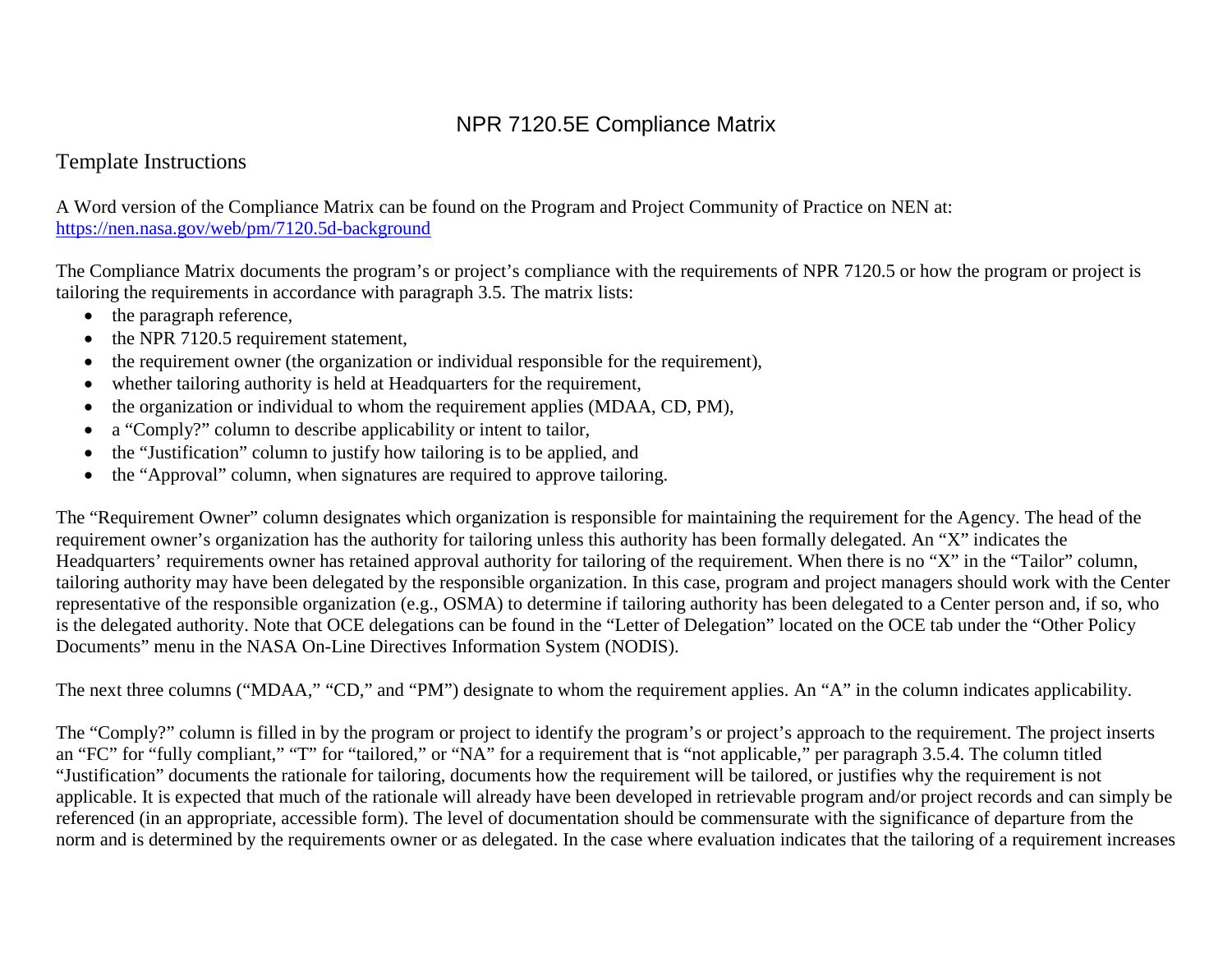risk, evidence of official acceptance of that risk should be provided as referenced in retrievable program or project records. Columns in the Compliance Matrix can be adjusted to accommodate the necessary information.

For tailored requirements, the name, title, and signature of the responsible authority (requirement owner or delegate) goes in the "Approval" column to indicate that approval to tailor has been obtained from the head of the organization responsible for the requirement (or as delegated) with any required concurrences. The requirement owner consults with the other organizations that were involved in the establishment of the specific requirement and obtains the concurrence of those organizations having a substantive interest. The Compliance Matrix is submitted as part of the Formulation Agreement, Program Plan, or Project Plan. Redundant signatures are not required in the "Approval" column of the Compliance Matrix, if the requirements owner is already a required signatory (e.g., MDAA, CD, Program Manager, and Project Manager) on the Formulation Agreement, Program Plan, or Project Plan. An example of this would be OCE requirements that have been delegated to the Center Director (as designated by a blank in the "tailor" column and the "Letter of Delegation"). In this case, a separate signature by the Center Director is not required in the "Approval" column since the Center Director is a signatory on the plan. However, if tailoring was proposed for a requirement by an owner who isn't normally a signatory on the Formulation Agreement, Program Plan, or Project Plan (e.g., OSMA), the program or project manager should obtain the signature of the approving official in the "Approval" column of the Compliance Matrix prior to submitting the plan for final signature.

The Compliance Matrix is provided to streamline the waiver and deviation process described in paragraph 3.5. If the Compliance Matrix is completed in accordance with these instructions, it meets the requirements for requesting tailoring and serves as a group submittal for waivers to NPR 7120.5. Once the Formulation Agreement or Program or Project Plan is signed, the tailoring is approved. A copy is forwarded to OCE. If the Compliance Matrix changes or if compliance is phased for existing programs or projects, updated versions of the Compliance Matrix are incorporated into an approved Formulation Agreement or Program or Project Plan revision.

Approver Acronyms:

| <b>CAD</b> | <b>Cost Analysis Division</b>            | <b>OCFO</b> | Office of the Chief Financial Officer   | OIIR       | Office of International and Interagency |
|------------|------------------------------------------|-------------|-----------------------------------------|------------|-----------------------------------------|
| EMD        | <b>Environmental Management Division</b> | <b>OCIO</b> | Office of the Chief Information Officer |            | <b>Relations</b>                        |
| FED        | <b>Facilities Engineering Division</b>   | OComm       | Office of Communications                | OPS        | <b>Office of Protective Services</b>    |
|            | LMD Logistics Management Division        | <b>OCT</b>  | Office of the Chief Technologist        | OSMA       | Office of Safety and Mission Assurance  |
| OCE        | Office of the Chief Engineer             | OЕ          | Office of Education                     | <b>SMD</b> | <b>Science Mission Directorate</b>      |
|            |                                          |             |                                         |            |                                         |

## **[***Program or Project Name***]**

| Para# | <b>NPR 7120.5 Requirement Statement</b>                                                                                                                                                | Require-<br>ment | Tailor | <b>MD</b><br>AA | CD | <b>PM</b> | $Com-$ | <b>Justification</b> | Approval |
|-------|----------------------------------------------------------------------------------------------------------------------------------------------------------------------------------------|------------------|--------|-----------------|----|-----------|--------|----------------------|----------|
|       |                                                                                                                                                                                        | Owner            |        |                 |    |           | ply?   |                      |          |
| 1.1.2 | NASA Centers, Mission Directorates, and other<br>organizations that have programs or projects shall<br>develop appropriate documentation to implement the<br>requirements of this NPR. | OCE.             |        |                 |    |           |        |                      |          |
| 1.1.3 | The Mission Directorate shall submit their plan for<br>phased tailoring of the requirements of this NPR within                                                                         | OCE.             |        |                 |    |           |        |                      |          |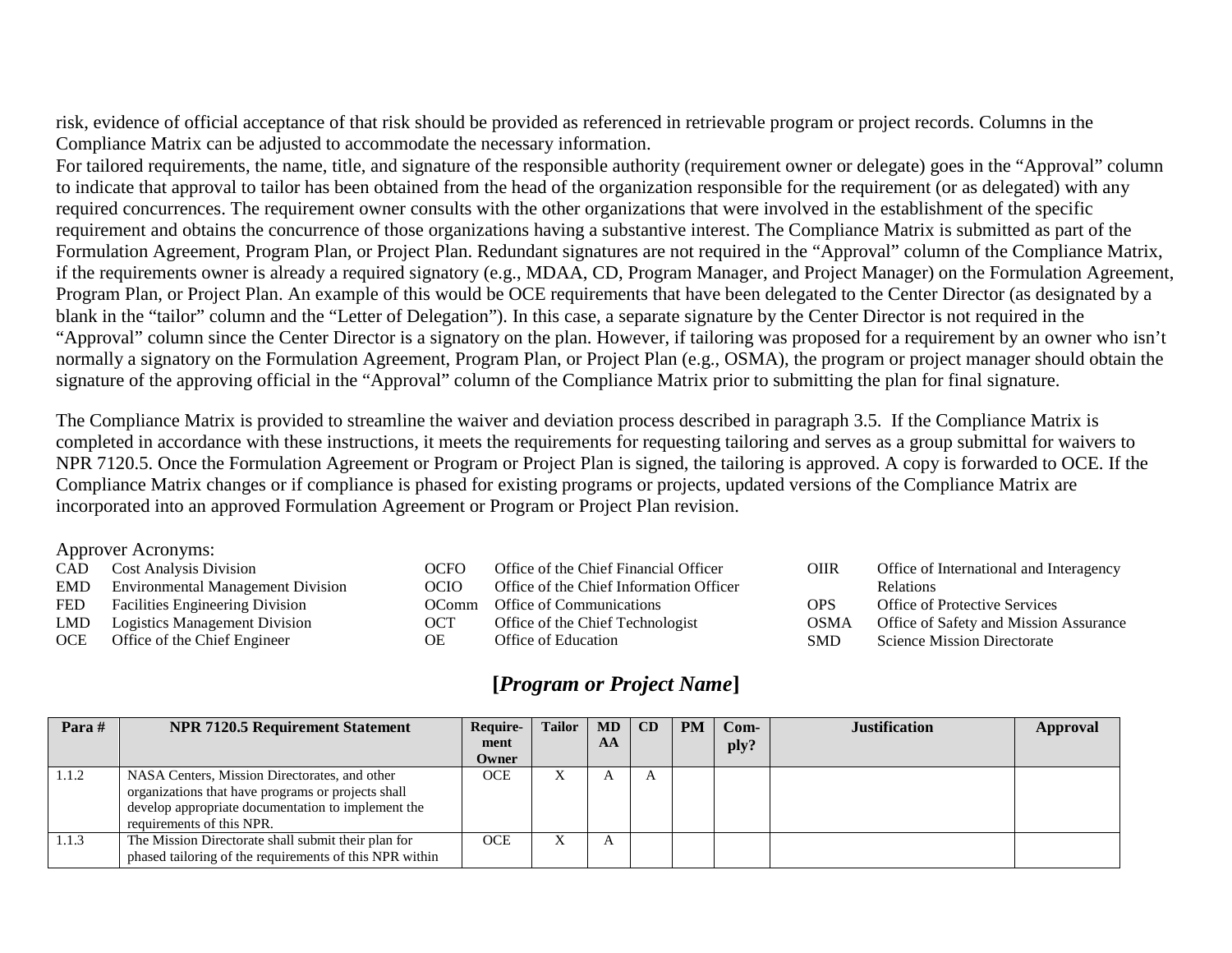| Para#   | <b>NPR 7120.5 Requirement Statement</b>                                                                                                                                                                                                                                                                                                                                                                                                                                                                                                                                                                                               | Require-      | <b>Tailor</b>  | <b>MD</b> | CD | <b>PM</b>    | Com- | <b>Justification</b> | <b>Approval</b> |
|---------|---------------------------------------------------------------------------------------------------------------------------------------------------------------------------------------------------------------------------------------------------------------------------------------------------------------------------------------------------------------------------------------------------------------------------------------------------------------------------------------------------------------------------------------------------------------------------------------------------------------------------------------|---------------|----------------|-----------|----|--------------|------|----------------------|-----------------|
|         |                                                                                                                                                                                                                                                                                                                                                                                                                                                                                                                                                                                                                                       | ment<br>Owner |                | AA        |    |              | ply? |                      |                 |
|         | 60 days of the effective date of this NPR.                                                                                                                                                                                                                                                                                                                                                                                                                                                                                                                                                                                            |               |                |           |    |              |      |                      |                 |
| 2.1.1   | Regardless of the structure of a program or project<br>meeting the criteria of Section P.2, this NPR shall apply<br>to the full scope of the program or project and all the<br>activities under it.                                                                                                                                                                                                                                                                                                                                                                                                                                   | <b>OCE</b>    | $\overline{X}$ |           |    | A            |      |                      |                 |
| 2.1.4.1 | Projects are Category 1, 2, or 3 and shall be assigned to a<br>category based initially on: (1) the project life-cycle cost<br>(LCC) estimate, the inclusion of significant radioactive<br>material, and whether or not the system being developed<br>is for human space flight; and (2) the priority level, which<br>is related to the importance of the activity to NASA, the<br>extent of international participation (or joint effort with<br>other government agencies), the degree of uncertainty<br>surrounding the application of new or untested<br>technologies, and spacecraft/payload development risk<br>classification. | <b>OCE</b>    | $\mathbf X$    | A         |    |              |      |                      |                 |
| 2.1.4.2 | When projects are initiated, they are assigned to a NASA<br>Center or implementing organization by the MDAA<br>consistent with direction and guidance from the strategic<br>planning process. They are either assigned directly to a<br>Center by the Mission Directorate or are selected through<br>a competitive process such as an Announcement of<br>Opportunity (AO). For Category 1 projects, the<br>assignment shall be with the concurrence of the NASA<br>AA.                                                                                                                                                                | <b>OCE</b>    | $\overline{X}$ | A         |    |              |      |                      |                 |
| 2.2.1   | Programs and projects shall follow their appropriate life<br>cycle, which includes life-cycle phases; life-cycle gates<br>and major events, including KDPs; major life-cycle<br>reviews (LCRs); principal documents that govern the<br>conduct of each phase; and the process of recycling<br>through Formulation when program changes warrant such<br>action.                                                                                                                                                                                                                                                                        | $OCE$         |                |           |    | A            |      |                      |                 |
| 2.2.2   | Each program and project performs the work required for<br>each phase, which is described in the NASA Space Flight<br>Program and Project Management Handbook and NPR<br>7123.1. This work shall be organized by a product-based<br>WBS developed in accordance with the Program and<br>Project Plan templates (appendices G and H).                                                                                                                                                                                                                                                                                                  | <b>OCE</b>    |                |           |    | $\mathbf{A}$ |      |                      |                 |
| 2.2.3   | The documents shown on the life-cycle figures and<br>described below shall be prepared in accordance with the<br>templates in appendices D, E, F, G, and H.                                                                                                                                                                                                                                                                                                                                                                                                                                                                           | <b>OCE</b>    |                |           |    | A            |      |                      |                 |
| 2.2.4   | Each program and project shall perform the LCRs<br>identified in its respective figure in accordance with NPR                                                                                                                                                                                                                                                                                                                                                                                                                                                                                                                         | <b>OCE</b>    |                |           |    | A            |      |                      |                 |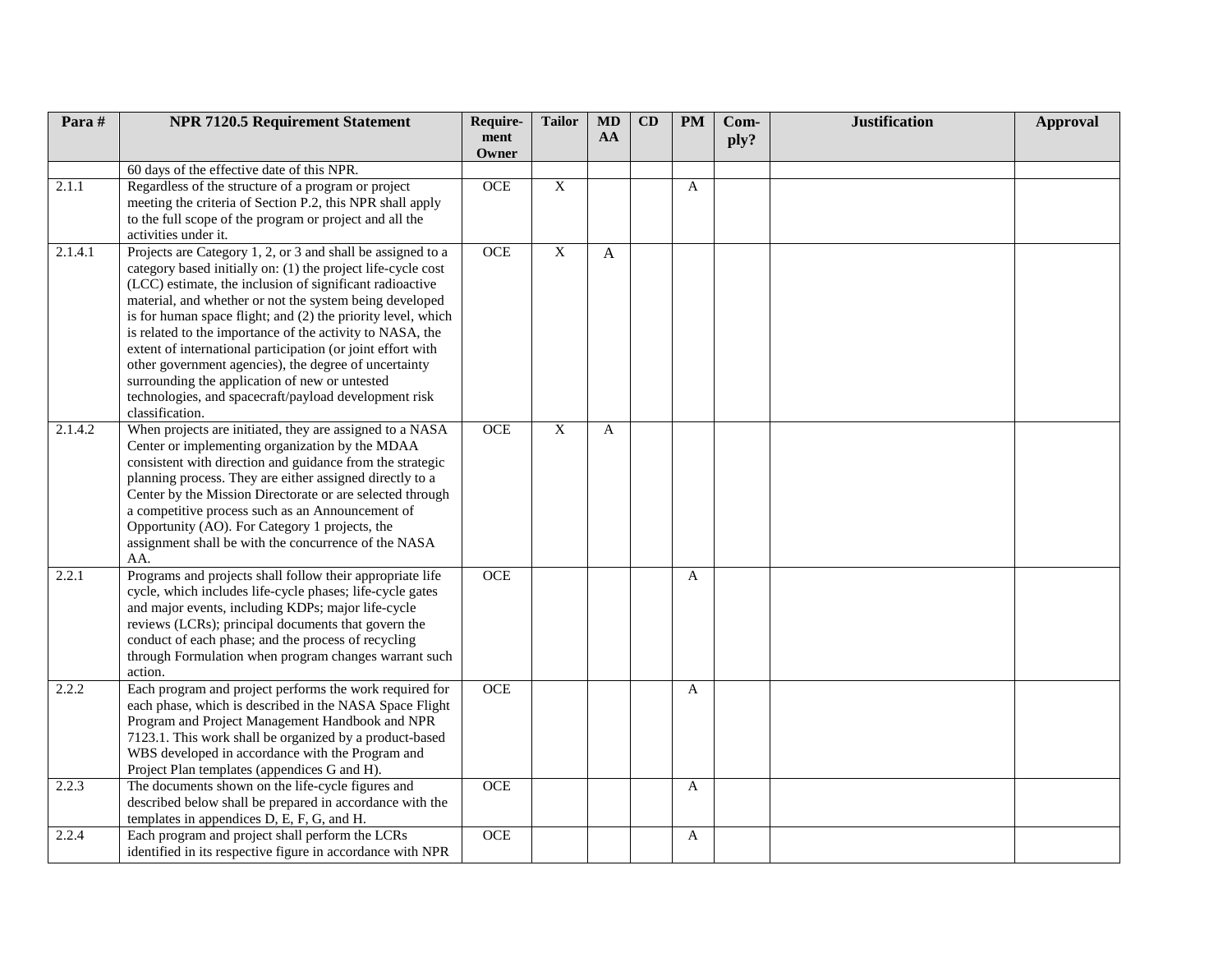| Para#    | <b>NPR 7120.5 Requirement Statement</b>                                                                                                                                                                                                                                                                                                                                                                           | Require-<br>ment | <b>Tailor</b>  | <b>MD</b><br>AA | CD           | <b>PM</b> | Com-<br>ply? | <b>Justification</b> | <b>Approval</b> |
|----------|-------------------------------------------------------------------------------------------------------------------------------------------------------------------------------------------------------------------------------------------------------------------------------------------------------------------------------------------------------------------------------------------------------------------|------------------|----------------|-----------------|--------------|-----------|--------------|----------------------|-----------------|
|          |                                                                                                                                                                                                                                                                                                                                                                                                                   | Owner            |                |                 |              |           |              |                      |                 |
|          | 7123.1, applicable Center practices, and the requirements<br>of this document.                                                                                                                                                                                                                                                                                                                                    |                  |                |                 |              |           |              |                      |                 |
| 2.2.5    | The program or project and an independent Standing<br>Review Board (SRB) shall conduct the SRR, SDR/MDR,<br>PDR, CDR, SIR, ORR, and PIR LCRs in figures 2-2, 2-3,<br>2-4, and 2-5.                                                                                                                                                                                                                                | <b>OCE</b>       | X              |                 |              | A         |              |                      |                 |
| 2.2.5.1  | The Conflict of Interest (COI) procedures detailed in the<br>NASA Standing Review Board Handbook shall be<br>strictly adhered to.                                                                                                                                                                                                                                                                                 | OCE              | X              | A               | A            | A         |              |                      |                 |
| 2.2.5.2  | The portion of the LCR conducted by the SRB shall be<br>convened by the Convening Authorities in accordance<br>with Table 2-2.                                                                                                                                                                                                                                                                                    | <b>OCE</b>       | $\overline{X}$ | $\mathbf{A}$    | $\mathbf{A}$ | A         |              |                      |                 |
| 2.2.5.3  | The program or project manager, the SRB chair, and the<br>Center Director (or designated Engineering Technical<br>Authority representative) shall mutually assess the<br>program's or project's expected readiness for the LCR<br>and report any disagreements to the Decision Authority<br>for final decision.                                                                                                   | OCE              | X              |                 | $\mathbf{A}$ | A         |              |                      |                 |
| 2.2.6    | In preparation for these LCRs, the program or project<br>shall generate the appropriate documentation per the<br>Appendix I tables of this document, NPR 7123.1, and<br>Center practices as necessary to demonstrate that the<br>program's or project's definition and associated plans are<br>sufficiently mature to execute the follow-on phase(s) with<br>acceptable technical, safety, and programmatic risk. | <b>OCE</b>       | $\mathbf X$    |                 |              | A         |              |                      |                 |
|          | Table I-1 Uncoupled and Loosely Coupled Program Milestone Products and Control Plans Maturity Matrix                                                                                                                                                                                                                                                                                                              |                  |                |                 |              |           |              |                      |                 |
| Tabl I-1 | 1. FAD [Baseline at SRR]                                                                                                                                                                                                                                                                                                                                                                                          | <b>OCE</b>       |                | A               |              | A         |              |                      |                 |
| Tabl I-1 | 2. PCA [Baseline at KDP I]                                                                                                                                                                                                                                                                                                                                                                                        | <b>OCE</b>       |                | $\mathbf{A}$    |              |           |              |                      |                 |
| Tabl I-1 | 3. Program Plan [Baseline at SDR]                                                                                                                                                                                                                                                                                                                                                                                 | OCE              |                | A               | A            | A         |              |                      |                 |
| Tabl I-1 | 3.a. Mission Directorate requirements and constraints<br>[Baseline at SRR]                                                                                                                                                                                                                                                                                                                                        | <b>OCE</b>       |                | $\mathbf{A}$    |              | A         |              |                      |                 |
| Tabl I-1 | 3.b. Traceability of program-level requirements on<br>projects to the Agency strategic goals and Mission<br>Directorate requirements and constraints [Baseline at<br>SDR]                                                                                                                                                                                                                                         | $OCE$            |                | A               |              | A         |              |                      |                 |
| Tabl I-1 | 3.c. Documentation of driving ground rules and<br>assumptions on the program [Baseline at SDR]                                                                                                                                                                                                                                                                                                                    | <b>OCE</b>       |                | $\mathbf{A}$    |              | A         |              |                      |                 |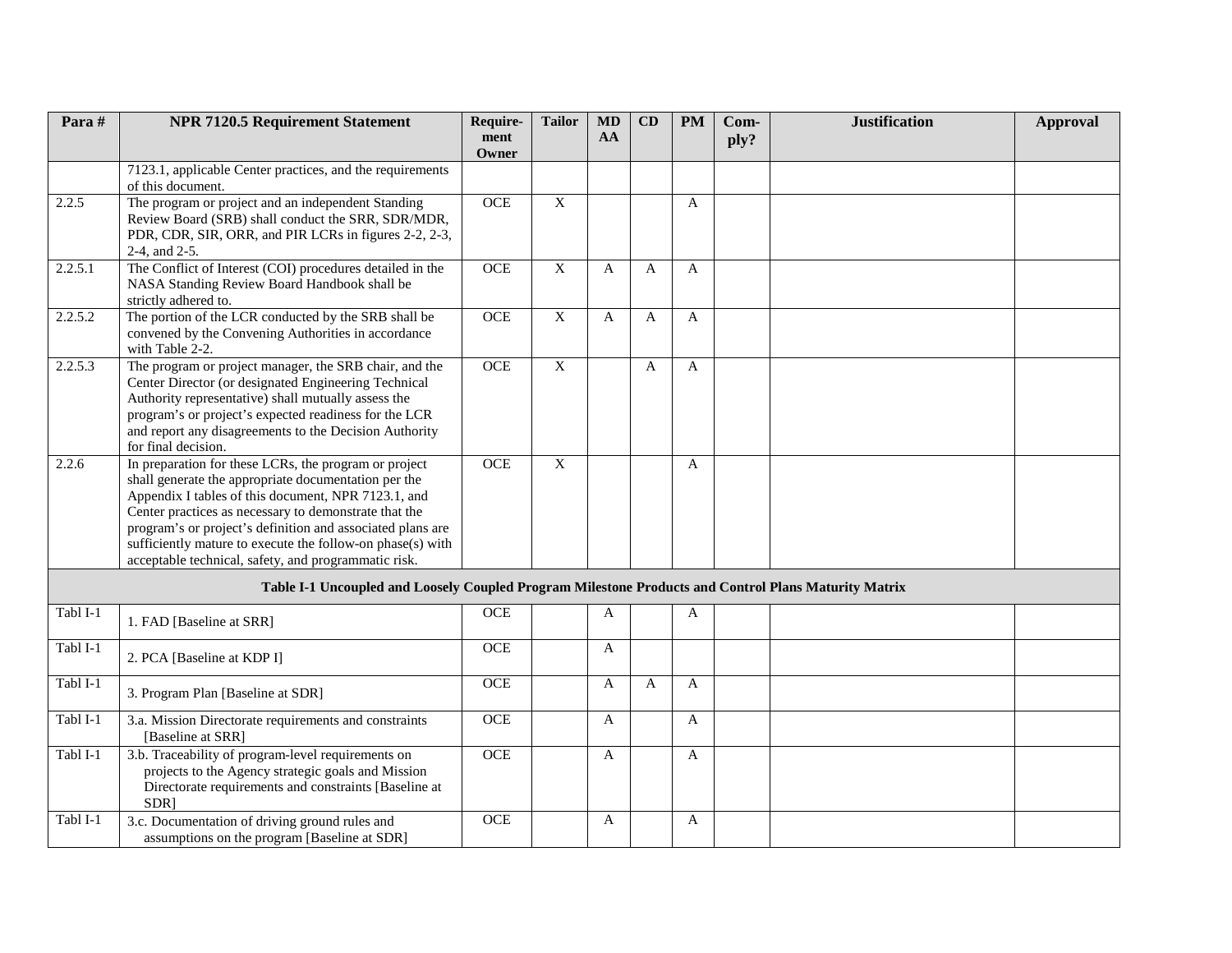| Para#    | <b>NPR 7120.5 Requirement Statement</b>                                                                                                                                | Require-<br>ment | <b>Tailor</b> | <b>MD</b><br>AA | CD | <b>PM</b>    | Com-<br>ply? | <b>Justification</b> | <b>Approval</b> |
|----------|------------------------------------------------------------------------------------------------------------------------------------------------------------------------|------------------|---------------|-----------------|----|--------------|--------------|----------------------|-----------------|
|          |                                                                                                                                                                        | Owner            |               |                 |    |              |              |                      |                 |
| Tabl I-1 | 4. Interagency and international agreements [Baseline at<br>SDR <sub>1</sub>                                                                                           | <b>OCE</b>       |               | A               |    | A            |              |                      |                 |
| Tabl I-1 | 5. ASM minutes                                                                                                                                                         | <b>OCE</b>       |               | $\mathbf{A}$    |    | A            |              |                      |                 |
| Tabl I-1 | 6. Risk mitigation plans and resources for significant<br>risks                                                                                                        | <b>OCE</b>       |               |                 |    | A            |              |                      |                 |
| Tabl I-1 | 7. Documented Cost and Schedule Baselines [Baseline at<br>SDR]                                                                                                         | <b>OCE</b>       |               |                 |    | A            |              |                      |                 |
| Tabl I-1 | 8. Documentation of Basis of Estimate (cost and<br>schedule) [Baseline at SDR]                                                                                         | <b>OCE</b>       |               |                 |    | A            |              |                      |                 |
| Tabl I-1 | 9. Documentation of performance against plan/baseline,<br>including status/closure of formal actions from<br>previous KDP                                              | $OCE$            |               |                 |    | A            |              |                      |                 |
| Tabl I-1 | 10. Plans for work to be accomplished during<br>Implementation                                                                                                         | <b>OCE</b>       |               |                 |    | $\mathbf{A}$ |              |                      |                 |
|          | <b>Program Plan Control Plans</b>                                                                                                                                      |                  |               |                 |    |              |              |                      |                 |
| Tabl I-1 | 1. Technical, Schedule, and Cost Control Plan [Baseline<br>at SDR]                                                                                                     | <b>OCE</b>       |               |                 |    | A            |              |                      |                 |
| Tabl I-1 | 2. Safety and Mission Assurance Plan [Baseline at SDR]<br>[per NPDs 8730.5 and 8720.1, NPRs 8715.3, 8705.2,<br>8705.6 and 8735.2, and NASA Stds 8719.13 and<br>8739.81 | <b>OSMA</b>      |               |                 |    | A            |              |                      |                 |
| Tabl I-1 | 3. Risk Management Plan [Baseline at SDR]<br>[per NPR 8000.4]                                                                                                          | <b>OSMA</b>      |               |                 |    | $\mathbf{A}$ |              |                      |                 |
| Tabl I-1 | 4. Acquisition Plan [Baseline at SDR]                                                                                                                                  | $OCE$            |               |                 |    | A            |              |                      |                 |
| Tabl I-1 | 5. Technology Development Plan [Baseline at SDR]<br>[per NPD 7500.2 and NPR 7500.1]                                                                                    | <b>OCT</b>       |               |                 |    | A            |              |                      |                 |
| Tabl I-1 | 6. Systems Engineering Management Plan<br>[Baseline at SDR]                                                                                                            | <b>OCE</b>       |               |                 |    | A            |              |                      |                 |
| Tabl I-1 | 7. PDLM Plan [Preliminary at SDR] [per NPR 7120.9]                                                                                                                     | <b>OCE</b>       |               |                 |    | A            |              |                      |                 |
| Tabl I-1 | 8. Review Plan [Baseline at SRR]                                                                                                                                       | OCE              |               |                 |    | A            |              |                      |                 |
| Tabl I-1 | 9. Environmental Management Plan [Baseline at SDR]<br>[per NPR 8580.1]                                                                                                 | <b>EMD</b>       |               |                 |    | A            |              |                      |                 |
| Tabl I-1 | 10. Configuration Management Plan [Baseline at SDR]                                                                                                                    | <b>OCE</b>       |               |                 |    | A            |              |                      |                 |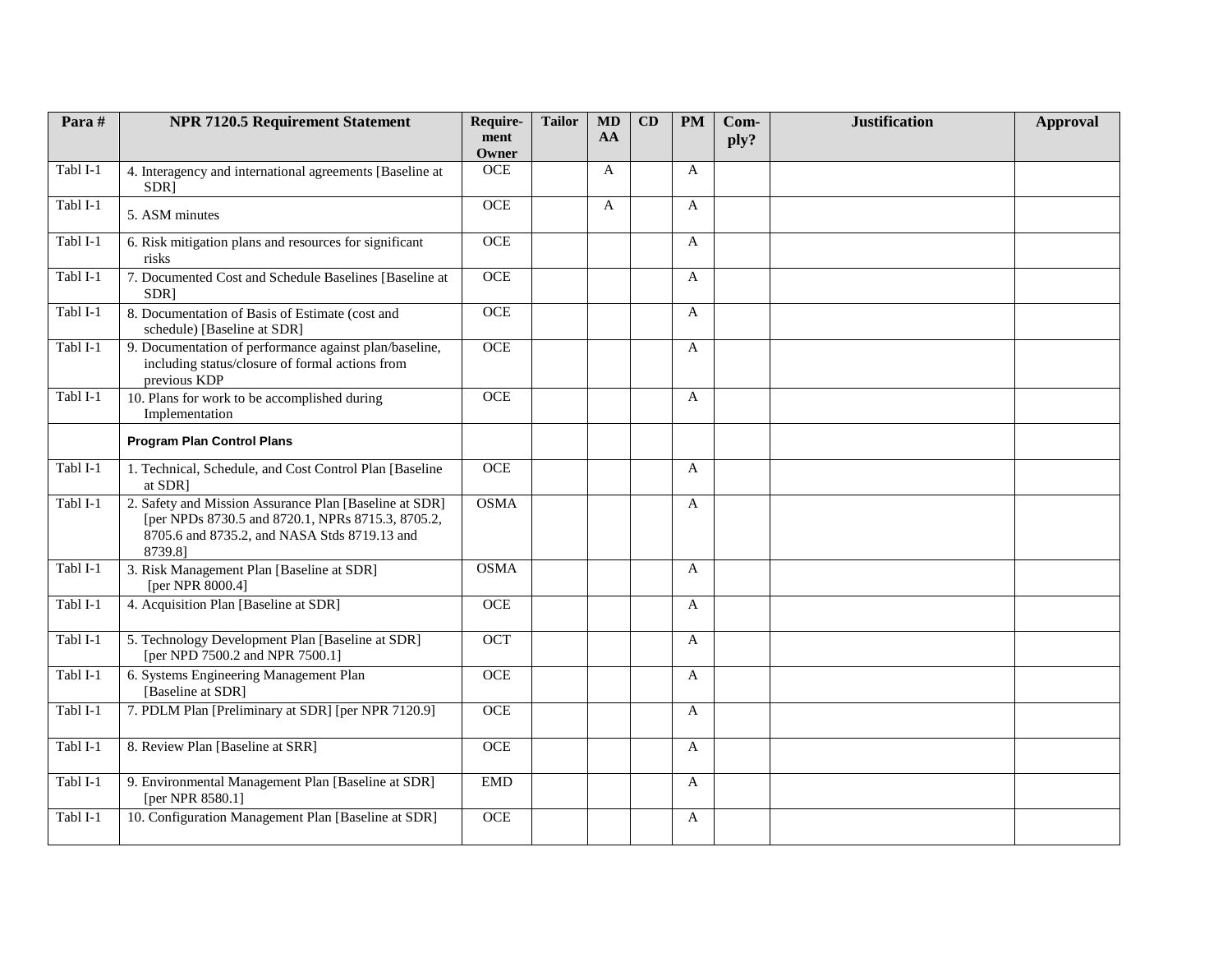| Para#    | <b>NPR 7120.5 Requirement Statement</b>                                                                                                                                   | Require-<br>ment<br>Owner | <b>Tailor</b>  | <b>MD</b><br>AA | CD           | <b>PM</b>    | Com-<br>ply? | <b>Justification</b> | <b>Approval</b> |
|----------|---------------------------------------------------------------------------------------------------------------------------------------------------------------------------|---------------------------|----------------|-----------------|--------------|--------------|--------------|----------------------|-----------------|
| Tabl I-1 | 11. Security Plan [Baseline at SDR]<br>[per NPD 1600.2 and NPRs 1600.1, 1040.1, and<br>2810.1]                                                                            | <b>OPS</b><br><b>OCIO</b> |                |                 |              | A            |              |                      |                 |
| Tabl I-1 | 12. Threat Summary [Baseline at SDR]                                                                                                                                      | <b>OCE</b>                | $\overline{X}$ |                 |              | A            |              |                      |                 |
| Tabl I-1 | 13. Technology Transfer (formerly Export) Control Plan<br>[Baseline at SDR] [per NPR 2190.1]                                                                              | <b>OIIR</b>               |                |                 |              | A            |              |                      |                 |
| Tabl I-1 | 14. Education Plan [Baseline at SDR]                                                                                                                                      | <b>OE</b>                 |                |                 |              | A            |              |                      |                 |
| Tabl I-1 | 15. Communications Plan [Baseline at SDR]                                                                                                                                 | OComm                     |                |                 |              | A            |              |                      |                 |
| Tabl I-1 | 16. Lessons Learned Plan [Baseline at SDR]<br>[per NPD 7120.4 and NPR 7120.6]                                                                                             | <b>OCE</b>                |                |                 |              | A            |              |                      |                 |
|          | Table I-2 Tightly Coupled Program Milestone Products Maturity Matrix                                                                                                      |                           |                |                 |              |              |              |                      |                 |
| Tabl I-2 | 1. FAD [Baseline at SRR]                                                                                                                                                  | <b>OCE</b>                |                | $\mathbf{A}$    |              | A            |              |                      |                 |
| Tabl I-2 | 2. PCA [Baseline at PDR]                                                                                                                                                  | <b>OCE</b>                |                | A               |              |              |              |                      |                 |
| Tabl I-2 | 3. Program Plan [Baseline at SDR]                                                                                                                                         | OCE                       |                | A               | $\mathbf{A}$ | A            |              |                      |                 |
| Tabl I-2 | 3.a. Mission Directorate requirements and constraints<br>[Baseline at SRR]                                                                                                | <b>OCE</b>                |                | A               |              | A            |              |                      |                 |
| Tabl I-2 | 3.b. Traceability of program-level requirements on<br>projects to the Agency strategic goals and Mission<br>Directorate requirements and constraints<br>[Baseline at SDR] | OCE                       |                | A               |              | A            |              |                      |                 |
| Tabl I-2 | 3.c. Documentation of driving ground rules and<br>assumptions on the program<br>[Baseline at SDR]                                                                         | <b>OCE</b>                |                | $\mathbf{A}$    |              | A            |              |                      |                 |
| Tabl I2  | 4. Interagency and international agreements<br>[Baseline at SDR]                                                                                                          | <b>OCE</b>                |                | A               |              | A            |              |                      |                 |
| Tabl I-2 | 5. ASM minutes                                                                                                                                                            | <b>OCE</b>                |                | A               |              | A            |              |                      |                 |
| Tabl I-2 | 6. Risk mitigation plans and resources for significant<br>risks                                                                                                           | <b>OCE</b>                |                |                 |              | $\mathbf{A}$ |              |                      |                 |
| Tabl I-2 | 7. Documented Cost and Schedule Baselines<br>[Baseline at PDR]                                                                                                            | <b>OCE</b>                |                |                 |              | A            |              |                      |                 |
| Tabl I-2 | 8. Documentation of Basis of Estimate (cost and<br>schedule) [Baseline at PDR]                                                                                            | <b>OCE</b>                |                |                 |              | A            |              |                      |                 |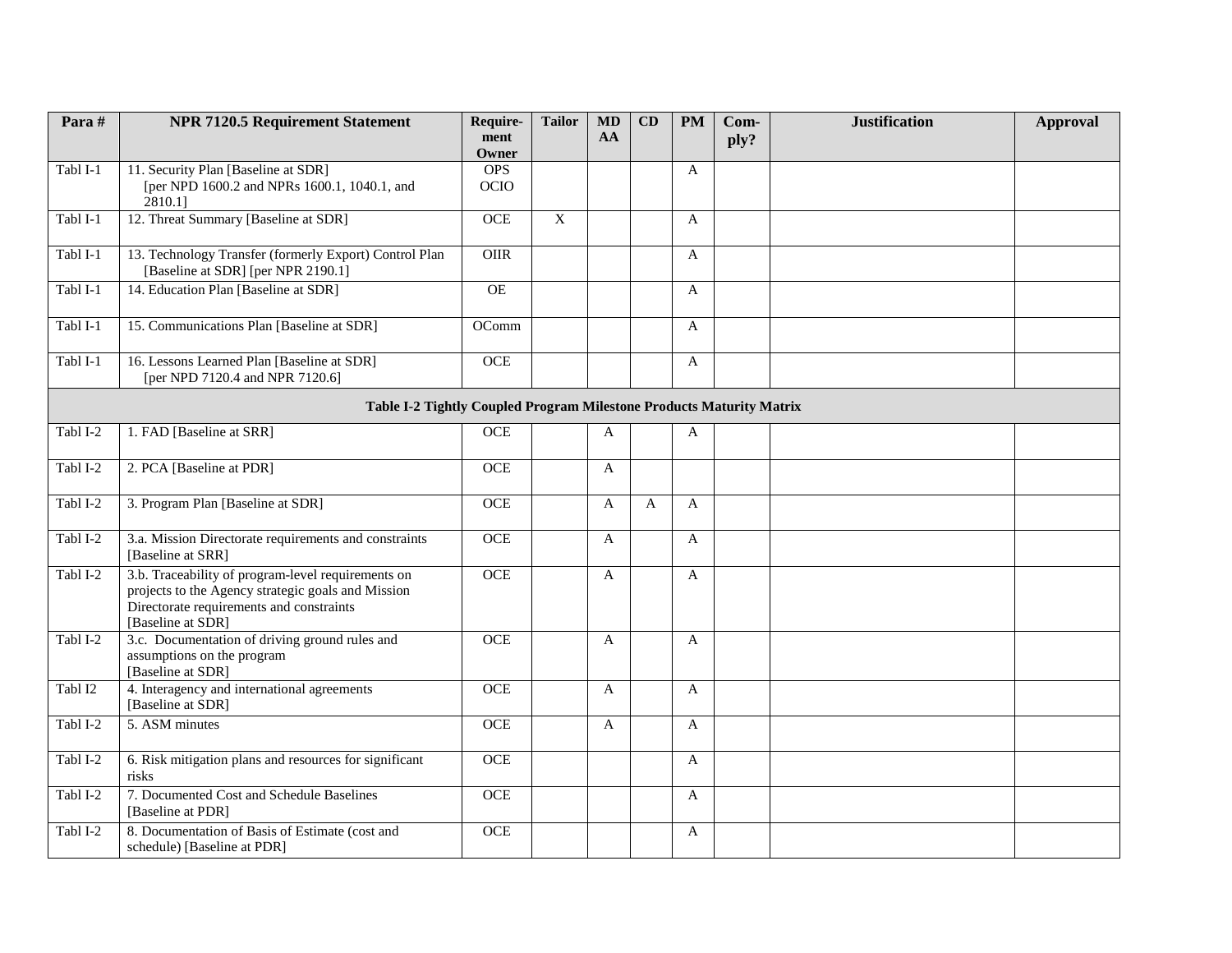| Para#    | <b>NPR 7120.5 Requirement Statement</b>                                                                   | Require-      | <b>Tailor</b> | <b>MD</b> | CD | <b>PM</b>    | Com- | <b>Justification</b> | <b>Approval</b> |
|----------|-----------------------------------------------------------------------------------------------------------|---------------|---------------|-----------|----|--------------|------|----------------------|-----------------|
|          |                                                                                                           | ment<br>Owner |               | AA        |    |              | ply? |                      |                 |
| Tabl I-2 | 9. Joint Cost and Schedule Confidence Level(s) and                                                        | CAD           | $\mathbf X$   |           |    | A            |      |                      |                 |
|          | supporting documentation [Baseline at PDR]                                                                |               |               |           |    |              |      |                      |                 |
| Tabl I-2 | 10. Shared Infrastructure, Staffing, and Scarce Material<br>Requirements and Plans                        | <b>OCE</b>    |               |           |    | A            |      |                      |                 |
|          |                                                                                                           |               |               |           |    |              |      |                      |                 |
| Tabl I-2 | 11. Documentation of performance against plan/baseline,                                                   | <b>OCE</b>    |               |           |    | A            |      |                      |                 |
|          | including status/closure of formal actions from previous<br><b>KDP</b>                                    |               |               |           |    |              |      |                      |                 |
| Tabl I-2 | 12. Plans for work to be accomplished during next life-                                                   | <b>OCE</b>    |               |           |    | A            |      |                      |                 |
|          | cycle phase                                                                                               |               |               |           |    |              |      |                      |                 |
|          | Table I-3 Tightly Coupled Program Plan Control Plans Maturity Matrix                                      |               |               |           |    |              |      |                      |                 |
| Tabl I-3 | 1. Technical, Schedule, and Cost Control Plan<br>[Baseline at SDR]                                        | OCE           |               |           |    | A            |      |                      |                 |
| Tabl I-3 | 2. Safety and Mission Assurance Plan [Baseline at SDR]                                                    | <b>OSMA</b>   |               |           |    | A            |      |                      |                 |
|          | [per NPDs 8730.5 and 8720.1, NPRs 8715.3, 8705.2,<br>8705.6 and 8735.2, and NASA Stds 8719.13 and 8739.8] |               |               |           |    |              |      |                      |                 |
| Tabl I-3 | 3. Risk Management Plan [Baseline at SDR]                                                                 | <b>OSMA</b>   |               |           |    | $\mathbf{A}$ |      |                      |                 |
|          | [per NPR 8000.4]                                                                                          |               |               |           |    |              |      |                      |                 |
| Tabl I-3 | 4. Acquisition Plan [Baseline at SDR]                                                                     | <b>OCE</b>    |               |           |    | A            |      |                      |                 |
| Tabl I-3 | 5. Technology Development Plan [Baseline at SDR]<br>[per NPD 7500.2 and NPR 7500.1]                       | OCT           |               |           |    | A            |      |                      |                 |
| Tabl I-3 | 6. Systems Engineering Management Plan<br>[Baseline at SDR]                                               | <b>OCE</b>    |               |           |    | A            |      |                      |                 |
| Tabl I-3 | 7. PDLM Plan [per NPR 7120.9]                                                                             | <b>OCE</b>    |               |           |    | A            |      |                      |                 |
| Tabl I-3 | 8. Verification and Validation Plan [Baseline at PDR]                                                     | OCE           |               |           |    | A            |      |                      |                 |
| Tabl I-3 | 9. Information Technology Plan [Baseline at SDR]                                                          | <b>OCIO</b>   |               |           |    | A            |      |                      |                 |
|          | [per NPDs 2200.1 and 1440.6 and NPRs 2200.2, 1441.1                                                       |               |               |           |    |              |      |                      |                 |
| Tabl I-3 | and 2810.1]<br>10. Review Plan [Baseline at SRR]                                                          | <b>OCE</b>    |               |           |    | A            |      |                      |                 |
|          |                                                                                                           |               |               |           |    |              |      |                      |                 |
| Tabl I-3 | 11. Missions Operations Plan [Baseline at ORR]                                                            | <b>OCE</b>    |               |           |    | A            |      |                      |                 |
| Tabl I-3 | 12. Environmental Management Plan [Baseline at PDR]<br>[per NPR 8580.1]                                   | <b>EMD</b>    |               |           |    | A            |      |                      |                 |
| Tabl I-3 | 13. Integrated Logistics Support Plan [Baseline at PDR]                                                   | LMD           |               |           |    | A            |      |                      |                 |
|          | [per NPD 7500.1]                                                                                          |               |               |           |    |              |      |                      |                 |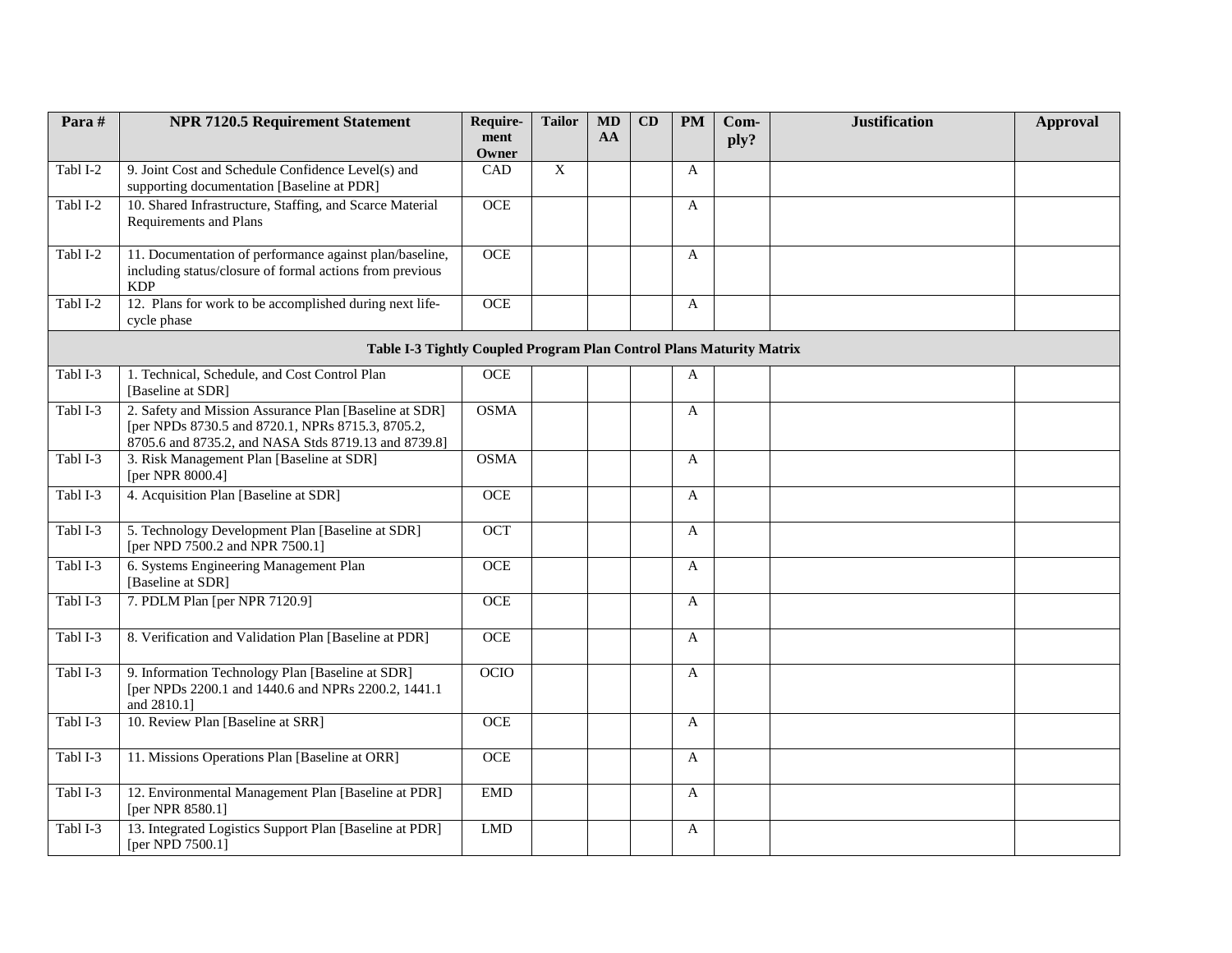| Para#    | <b>NPR 7120.5 Requirement Statement</b>                                                                                                                                                                                             | Require-<br>ment                                            | <b>Tailor</b> | <b>MD</b><br>AA | CD | <b>PM</b>    | Com-<br>ply? | <b>Justification</b> | <b>Approval</b> |
|----------|-------------------------------------------------------------------------------------------------------------------------------------------------------------------------------------------------------------------------------------|-------------------------------------------------------------|---------------|-----------------|----|--------------|--------------|----------------------|-----------------|
|          |                                                                                                                                                                                                                                     | Owner                                                       |               |                 |    |              |              |                      |                 |
| Tabl I-3 | 14. Science Data Management Plan [Baseline at ORR]<br>[per NPD 2200.1 and NPRs 2200.2, 1441.1 and 8020.12]                                                                                                                          | SMD                                                         |               |                 |    | A            |              |                      |                 |
| Tabl I-3 | 15. Configuration Management Plan [Baseline at SDR]                                                                                                                                                                                 | <b>OCE</b>                                                  |               |                 |    | A            |              |                      |                 |
| Tabl I-3 | 16. Security Plan [Baseline at PDR]<br>[per NPD 1600.2 and NPRs 1600.1, 2810.1, and 1040.1]                                                                                                                                         | <b>OPS</b>                                                  |               |                 |    | A            |              |                      |                 |
| Tabl I-3 | 17. Threat Summary [Baseline at PDR]                                                                                                                                                                                                | <b>OCE</b>                                                  | $\mathbf X$   |                 |    | A            |              |                      |                 |
| Tabl I-3 | 18. Technology Transfer (formerly Export) Control Plan<br>[Baseline at PDR] [per NPR 2190.1]                                                                                                                                        | <b>OIIR</b>                                                 |               |                 |    | A            |              |                      |                 |
| Tabl I-3 | 19. Education Plan [Baseline at PDR]                                                                                                                                                                                                | <b>OE</b>                                                   |               |                 |    | A            |              |                      |                 |
| Tabl I-3 | 20. Communications Plan [Baseline at PDR]                                                                                                                                                                                           | OComm                                                       |               |                 |    | A            |              |                      |                 |
| Tabl I-3 | 21. Lessons Learned Plan [Baseline at SDR]<br>[per NPD 7120.4 and NPR 7120.6]                                                                                                                                                       | OCE                                                         |               |                 |    | A            |              |                      |                 |
|          |                                                                                                                                                                                                                                     | <b>Table I-4 Project Milestone Products Maturity Matrix</b> |               |                 |    |              |              |                      |                 |
|          | <b>Headquarters and Program Products</b>                                                                                                                                                                                            |                                                             |               |                 |    |              |              |                      |                 |
| Tabl I-4 | 1. FAD [Baseline at MCR]                                                                                                                                                                                                            | <b>OCE</b>                                                  |               | A               |    | $\mathbf{A}$ |              |                      |                 |
| Tabl I-4 | 2. Program Plan [Baseline at MCR]                                                                                                                                                                                                   | $OCE$                                                       |               | A               |    | A            |              |                      |                 |
| Tabl I-4 | 2.a. Applicable Agency strategic goals [Baseline at MCR]                                                                                                                                                                            | <b>OCE</b>                                                  |               | A               |    | A            |              |                      |                 |
| Tabl I-4 | 2.b. Documentation of program-level requirements and<br>constraints on the project (from the Program Plan) and<br>stakeholder expectations, including mission<br>objectives/goals and mission success criteria<br>[Baseline at SRR] | <b>OCE</b>                                                  |               | A               |    | A            |              |                      |                 |
| Tabl I-4 | 2.c. Documentation of driving mission, technical, and<br>programmatic ground rules and assumptions<br>[Baseline at SDR/MDR]                                                                                                         | OCE                                                         |               | A               |    | A            |              |                      |                 |
| Tabl I-4 | 3. Partnerships and interagency and international<br>agreements [Baseline U.S. partnerships and agreements at<br>SDR/MDR; Baseline International agreements at PDR]                                                                 | $OCE$                                                       |               | A               |    | A            |              |                      |                 |
| Tabl I-4 | 4. ASM minutes                                                                                                                                                                                                                      | OCE                                                         |               | A               |    | A            |              |                      |                 |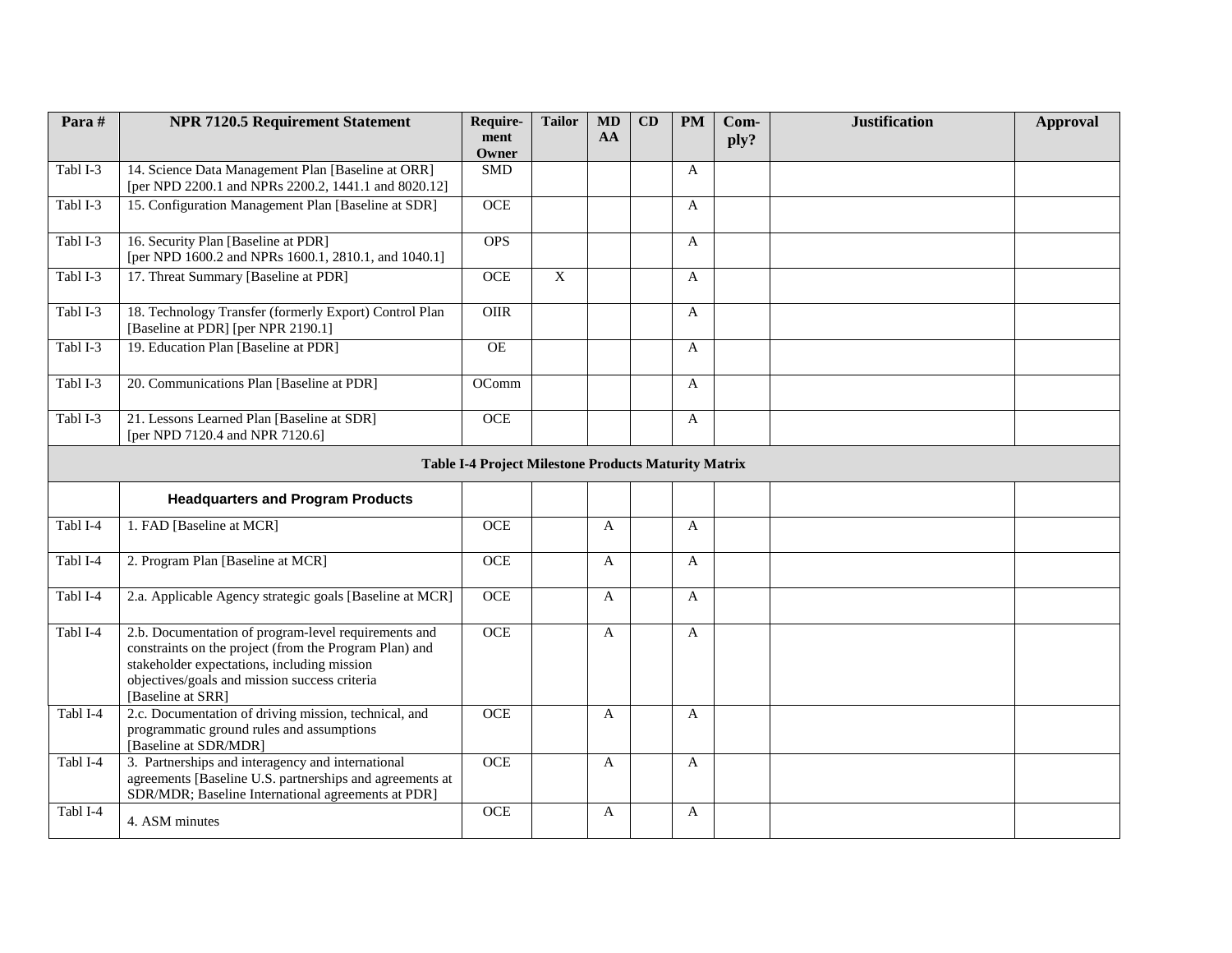| Para#    | <b>NPR 7120.5 Requirement Statement</b>                                                                                                                                        | Require-      | <b>Tailor</b> | <b>MD</b>    | CD | <b>PM</b>    | Com- | <b>Justification</b> | <b>Approval</b> |
|----------|--------------------------------------------------------------------------------------------------------------------------------------------------------------------------------|---------------|---------------|--------------|----|--------------|------|----------------------|-----------------|
|          |                                                                                                                                                                                | ment<br>Owner |               | AA           |    |              | ply? |                      |                 |
| Tabl I-4 | 5. NEPA compliance documentation per NPR 8580.1                                                                                                                                | <b>EMD</b>    |               | A            |    | A            |      |                      |                 |
| Tabl I-4 | 6. Mishap Preparedness and Contingency Plan [Baseline<br>at SMSR] [per NPR 8621.1]                                                                                             | <b>OSMA</b>   |               | A            |    | A            |      |                      |                 |
|          | <b>Project Technical Products</b>                                                                                                                                              |               |               |              |    |              |      |                      |                 |
| Tabl I-4 | 1. Concept Documentation [Approve at MCR]                                                                                                                                      | <b>OCE</b>    |               |              |    | A            |      |                      |                 |
| Tabl I-4 | 2. Mission, Spacecraft, Ground, and Payload<br>Architectures [Baseline mission and spacecraft<br>architecture at SRR; Baseline ground and payload<br>architectures at SDR/MDR] | <b>OCE</b>    |               |              |    | A            |      |                      |                 |
| Tabl I-4 | 3. Project-Level, System, and Subsystem Requirements<br>[Baseline project-level and system-level requirements at<br>SRR; Baseline subsystem requirements at PDR]               | <b>OCE</b>    |               |              |    | $\mathbf{A}$ |      |                      |                 |
| Tabl I-4 | 4. Design Documentation [Baseline Preliminary Design]<br>at PDR; Baseline Detailed Design at CDR; Baseline As-<br>built hardware and software at MRR/FRR]                      | <b>OCE</b>    |               |              |    | $\mathbf{A}$ |      |                      |                 |
| Tabl I-4 | 5. Operations Concept [Baseline at PDR]                                                                                                                                        | <b>OCE</b>    |               |              |    | A            |      |                      |                 |
| Tabl I-4 | 6. Technology Readiness Assessment Documentation                                                                                                                               | <b>OCE</b>    |               |              |    | $\mathbf{A}$ |      |                      |                 |
| Tabl I-4 | 7. Engineering Development Assessment Documentation                                                                                                                            | <b>OCE</b>    |               |              |    | A            |      |                      |                 |
| Tabl I-4 | 8. Heritage Assessment Documentation                                                                                                                                           | $OCE$         |               |              |    | A            |      |                      |                 |
| Tabl I-4 | 9. Safety Data Packages [Baseline at CDR]<br>[per NPRs 8715.3, 8735.1, and 8735.2]                                                                                             | <b>OSMA</b>   |               |              |    | A            |      |                      |                 |
| Tabl I-4 | 10. ELV Payload Safety Process Deliverables [Baseline<br>at SIR] [per NPR 8715.7]                                                                                              | <b>OSMA</b>   |               |              |    | A            |      |                      |                 |
| Tabl I-4 | 11. Verification and Validation Report<br>[Baseline at MRR/FRR]                                                                                                                | <b>OCE</b>    |               |              |    | A            |      |                      |                 |
| Tabl I-4 | 12. Operations Handbook [Baseline at ORR]                                                                                                                                      | $OCE$         |               |              |    | A            |      |                      |                 |
| Tabl I-4 | 13. Orbital Debris Assessment Report per NPR 8715.6<br>[Final ODAR at SMSR]                                                                                                    | <b>OSMA</b>   |               | $\mathbf{A}$ |    | A            |      |                      |                 |
| Tabl I-4 | 14. End of Mission Plans per NPR 8715.6/NASA-STD<br>8719.14, App B<br>[Baseline at SMSR]                                                                                       | <b>OSMA</b>   |               | $\mathbf{A}$ |    | $\mathbf{A}$ |      |                      |                 |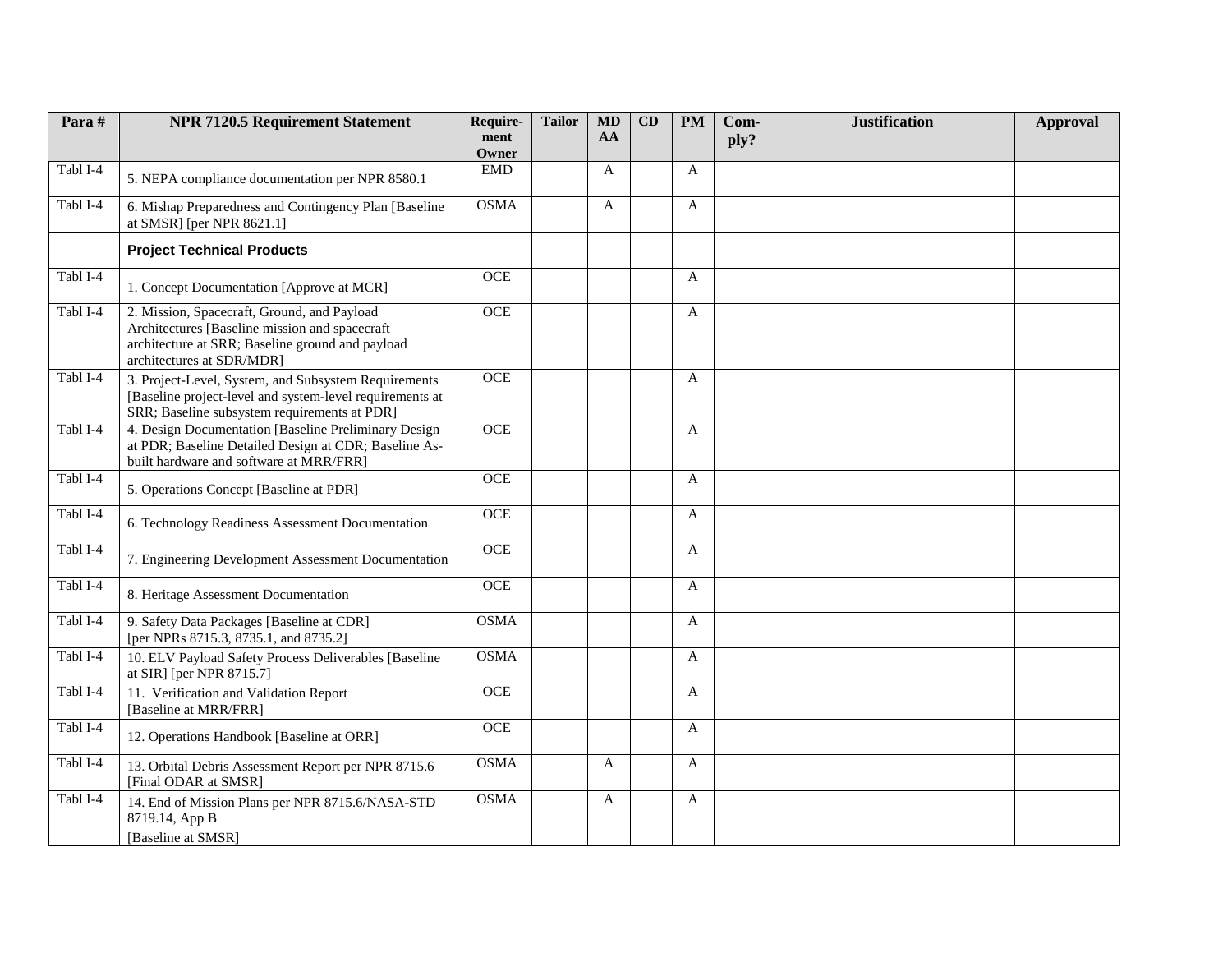| Para#    | <b>NPR 7120.5 Requirement Statement</b>                                                                                                                                                                                                                                                     | Require-<br>ment          | <b>Tailor</b>    | <b>MD</b><br>AA | CD           | <b>PM</b>    | Com-<br>ply? | <b>Justification</b> | <b>Approval</b> |
|----------|---------------------------------------------------------------------------------------------------------------------------------------------------------------------------------------------------------------------------------------------------------------------------------------------|---------------------------|------------------|-----------------|--------------|--------------|--------------|----------------------|-----------------|
|          |                                                                                                                                                                                                                                                                                             | Owner                     |                  |                 |              |              |              |                      |                 |
| Tabl I-4 | 15. Mission Report                                                                                                                                                                                                                                                                          | <b>OCE</b>                |                  |                 |              | A            |              |                      |                 |
|          | Project Management, Planning, and Control Products                                                                                                                                                                                                                                          |                           |                  |                 |              |              |              |                      |                 |
| Tabl I-4 | 1. Formulation Agreement [Baseline for Phase A at<br>MCR; Baseline for Phase B at SDR/MDR]                                                                                                                                                                                                  | <b>OCE</b>                |                  | A               | A            | A            |              |                      |                 |
| Tabl I-4 | 2. Project Plan [Baseline at PDR]                                                                                                                                                                                                                                                           | <b>OCE</b>                |                  | $\mathbf{A}$    | $\mathbf{A}$ | $\mathsf{A}$ |              |                      |                 |
| Tabl I-4 | 3. Plans for work to be accomplished during next<br>Implementation life-cycle phase [Baseline for Phase C at<br>PDR; Baseline for Phase D at SIR; Baseline for Phase E<br>at MRR/FRR; Baseline for Phase F at DR]                                                                           | <b>OCE</b>                |                  |                 |              | A            |              |                      |                 |
| Tabl I-4 | 4. Documentation of performance against Formulation<br>Agreement (see #1 above) or against plans for work to be<br>accomplished during Implementation life-cycle phase<br>(see #3 above), including performance against baselines<br>and status/closure of formal actions from previous KDP | <b>OCE</b>                |                  |                 |              | $\mathsf{A}$ |              |                      |                 |
| Tabl I-4 | 5. Project Baselines [Baseline at PDR]                                                                                                                                                                                                                                                      | <b>OCE</b>                |                  |                 |              | A            |              |                      |                 |
| Tabl I-4 | 5.a. Top technical, cost, schedule and safety risks, risk<br>mitigation plans, and associated resources                                                                                                                                                                                     | <b>OCE</b>                |                  |                 |              | A            |              |                      |                 |
| Tabl I-4 | 5.b. Staffing requirements and plans                                                                                                                                                                                                                                                        | OCE                       |                  |                 |              | A            |              |                      |                 |
| Tabl I-4 | 5.c. Infrastructure requirements and plans, business case<br>analysis for infrastructure<br>Alternative Future Use Questionnaire (NASA Form<br>1739), per NPR 9250.1 [Baseline for NF 1739 Section A<br>at SDR/MDR; Baseline for NF 1739 Section B at PDR]                                  | <b>FED</b><br><b>OCFO</b> |                  |                 |              | $\mathbf{A}$ |              |                      |                 |
| Tabl I-4 | 5.d. Schedule [Baseline Integrated Master Schedule at<br>PDR <sub>1</sub>                                                                                                                                                                                                                   | <b>OCE</b>                |                  |                 |              | A            |              |                      |                 |
| Tabl I-4 | 5.e. Cost Estimate (Risk-Informed or Schedule-Adjusted<br>Depending on Phase) [Baseline at PDR]                                                                                                                                                                                             | <b>OCE</b>                |                  |                 |              | A            |              |                      |                 |
| Tabl I-4 | 5.f. Basis of Estimate (cost and schedule)                                                                                                                                                                                                                                                  | <b>OCE</b>                |                  |                 |              | A            |              |                      |                 |
| Tabl I-4 | 5.g. Joint Cost and Schedule Confidence Level(s) and<br>supporting documentation [Baseline at PDR]                                                                                                                                                                                          | CAD                       | $\overline{X}$   |                 |              | A            |              |                      |                 |
| Tabl I-4 | 5.h. External Cost and Schedule Commitments<br>[Baseline at PDR]                                                                                                                                                                                                                            | <b>OCE</b>                |                  | $\mathbf{A}$    |              | A            |              |                      |                 |
| Tabl I-4 | 5.i. CADRe [Baseline at PDR]                                                                                                                                                                                                                                                                | CAD                       | $\boldsymbol{X}$ |                 |              | A            |              |                      |                 |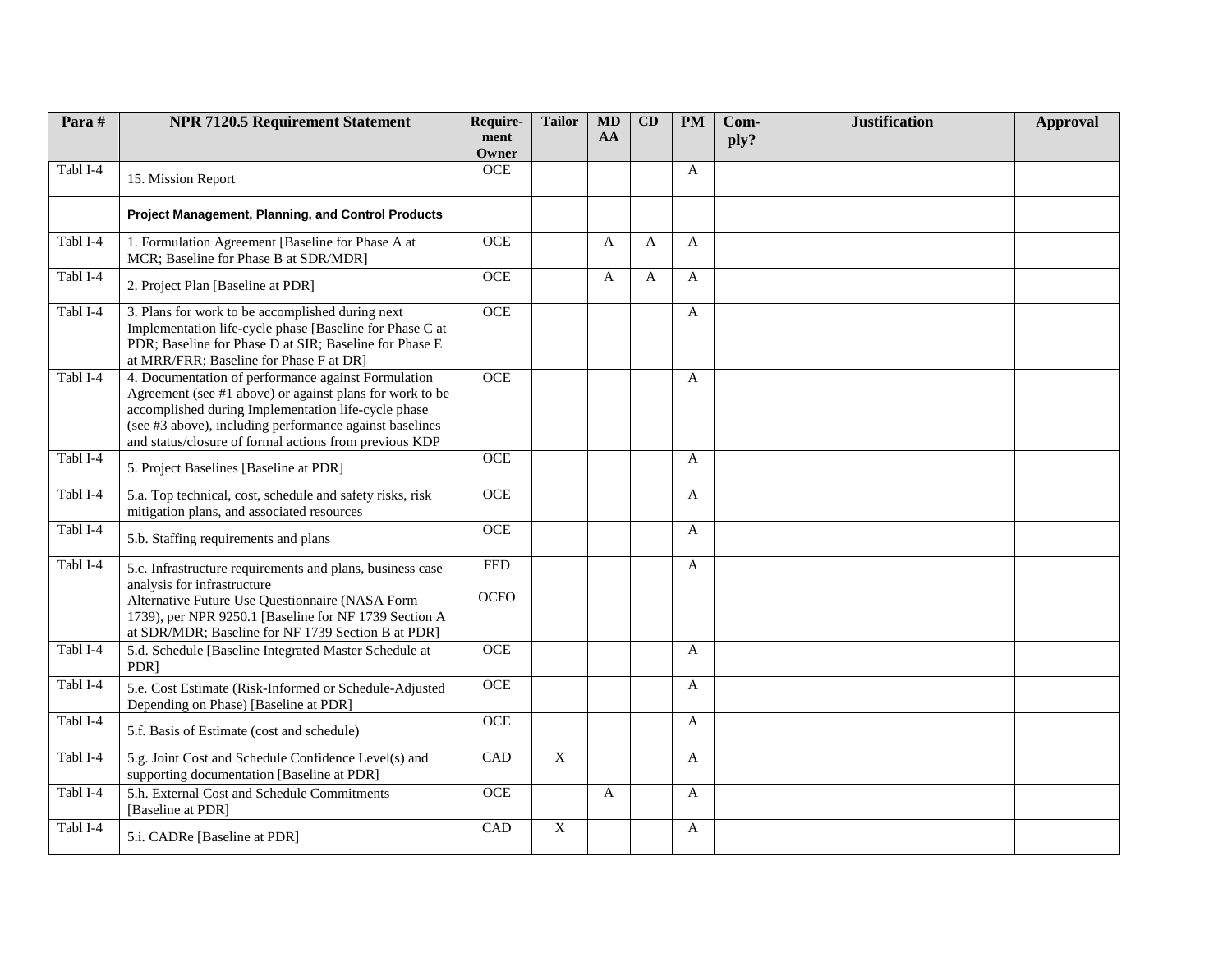| Para#    | <b>NPR 7120.5 Requirement Statement</b>                                                                                                                             | Require-                                             | <b>Tailor</b> | <b>MD</b> | CD | <b>PM</b>    | Com- | <b>Justification</b> | <b>Approval</b> |
|----------|---------------------------------------------------------------------------------------------------------------------------------------------------------------------|------------------------------------------------------|---------------|-----------|----|--------------|------|----------------------|-----------------|
|          |                                                                                                                                                                     | ment<br>Owner                                        |               | AA        |    |              | ply? |                      |                 |
| Tabl I-4 | 6. Decommissioning/Disposal Plan [Baseline at DR]                                                                                                                   | <b>OCE</b>                                           |               |           |    | A            |      |                      |                 |
|          |                                                                                                                                                                     | Table I-5 Project Plan Control Plans Maturity Matrix |               |           |    |              |      |                      |                 |
| Tabl I-5 | 1. Technical, Schedule, and Cost Control Plan<br>[Baseline at SDR/MDR]                                                                                              | <b>OCE</b>                                           |               |           |    | A            |      |                      |                 |
| Tabl I-5 | 2. Safety and Mission Assurance Plan [Baseline at SRR]<br>[per NPDs 8730.5 and 8720.1, NPRs 8715.3, 8705.2,<br>8705.6 and 8735.2, and NASA Stds 8719.13 and 8739.8] | <b>OSMA</b>                                          |               |           |    | $\mathbf{A}$ |      |                      |                 |
| Tabl I-5 | 3. Risk Management Plan [Baseline at SRR]<br>[per NPR 8000.4]                                                                                                       | <b>OSMA</b>                                          |               |           |    | A            |      |                      |                 |
| Tabl I-5 | 4. Acquisition Plan [Baseline at SRR]                                                                                                                               | <b>OCE</b>                                           |               |           |    | A            |      |                      |                 |
| Tabl I-5 | 5. Technology Development Plan (may be part of<br>Formulation Agreement) [Baseline at MCR]<br>[per NPD 7500.2 and NPR 7500.1]                                       | <b>OCT</b>                                           |               |           |    | A            |      |                      |                 |
| Tabl I-5 | 6. Systems Engineering Management Plan [Baseline at<br>SRR]                                                                                                         | <b>OCE</b>                                           |               |           |    | A            |      |                      |                 |
| Tabl I-5 | 7. Information Technology Plan [Baseline at SDR/MDR]<br>[NPDs 2200.1 and 1440.6 and NPRs 2200.2, 1441.1,<br>2800.1 and 2810.1]                                      | <b>OCIO</b>                                          |               |           |    | A            |      |                      |                 |
| Tabl I-5 | 8. Software Management Plan(s) [Baseline at SDR/MDR]<br>[per NPR 7150.2 and NASA-STD-8739.8]                                                                        | <b>OCE</b>                                           |               |           |    | A            |      |                      |                 |
| Tabl I-5 | 9. Verification and Validation Plan [Baseline at PDR]                                                                                                               | <b>OCE</b>                                           |               |           |    | A            |      |                      |                 |
| Tabl I-5 | 10. Review Plan [Baseline at SRR]                                                                                                                                   | <b>OCE</b>                                           |               |           |    | A            |      |                      |                 |
| Tabl I-5 | 11. Mission Operations Plan [Baseline at ORR]                                                                                                                       | $OCE$                                                |               |           |    | A            |      |                      |                 |
| Tabl I-5 | 12. Environmental Management Plan [Baseline at<br>SDR/MDR] [per NPR 8580.1]                                                                                         | <b>EMD</b>                                           |               |           |    | A            |      |                      |                 |
| Tabl I-5 | 13. Integrated Logistics Support Plan [Baseline at PDR]<br>[per NPD $7500.1$ ]                                                                                      | <b>LMD</b>                                           |               |           |    | A            |      |                      |                 |
| Tabl I-5 | 14. Science Data Management Plan [Baseline at ORR]<br>[per NPD 2200.1 and NPRs 2200.2 and 1441.1]                                                                   | <b>SMD</b>                                           |               |           |    | A            |      |                      |                 |
| Tabl I-5 | 15. Integration Plan [Baseline at PDR]                                                                                                                              | <b>OCE</b>                                           |               |           |    | A            |      |                      |                 |
| Tabl I-5 | 16. Configuration Management Plan [Baseline at SRR]                                                                                                                 | OCE                                                  |               |           |    | A            |      |                      |                 |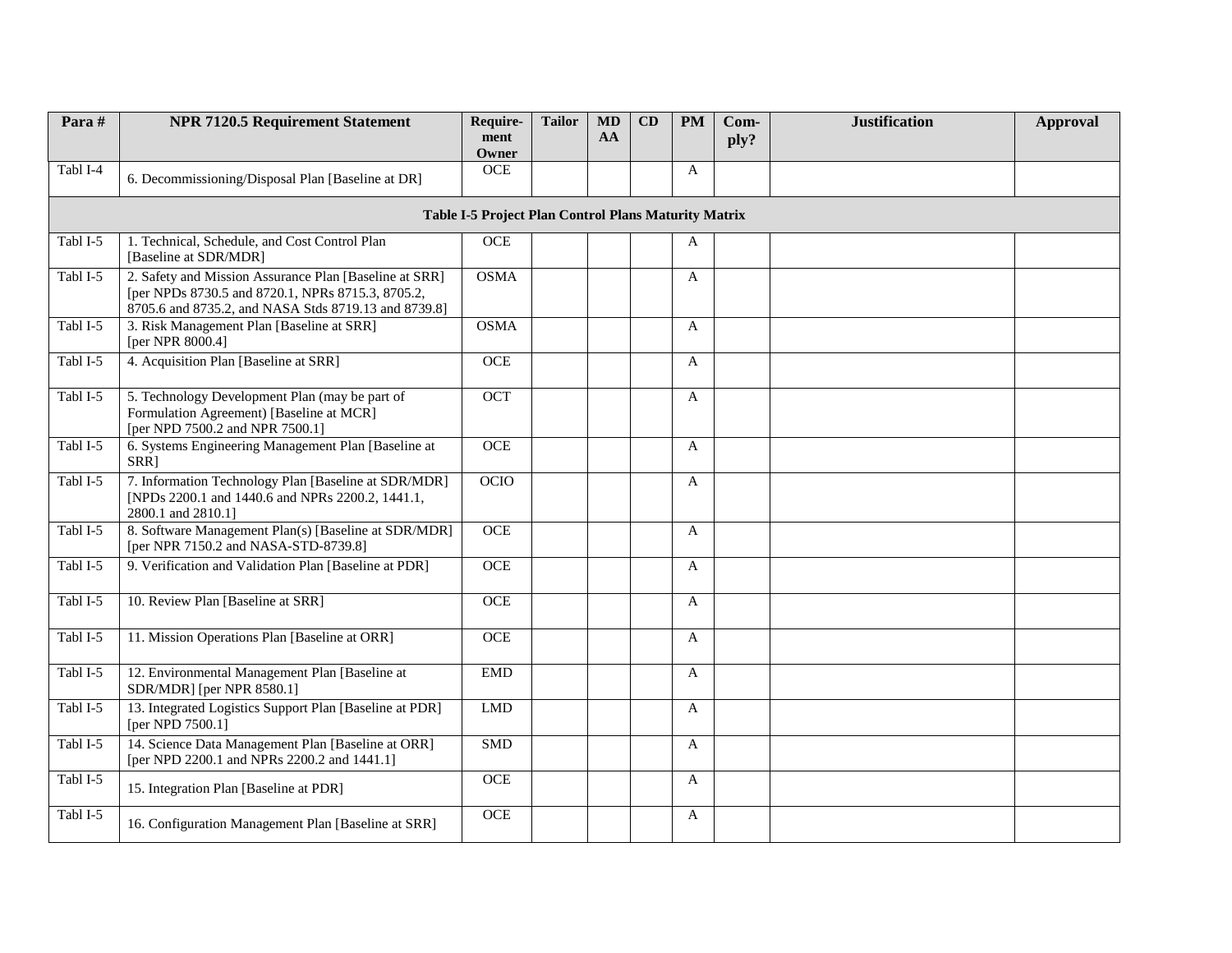| Para#    | <b>NPR 7120.5 Requirement Statement</b>                                                                                                                                          | Require-      | <b>Tailor</b> | <b>MD</b>    | CD | <b>PM</b> | Com- | <b>Justification</b> | <b>Approval</b> |
|----------|----------------------------------------------------------------------------------------------------------------------------------------------------------------------------------|---------------|---------------|--------------|----|-----------|------|----------------------|-----------------|
|          |                                                                                                                                                                                  | ment<br>Owner |               | AA           |    |           | ply? |                      |                 |
| Tabl I-5 | 17. Security Plan [Baseline at PDR]<br>[per NPD 1600.2 and NPRs 1600.1 and 1040.1]                                                                                               | <b>OPS</b>    |               |              |    | A         |      |                      |                 |
| Tabl I-5 | 18. Project Protection Plan [Baseline at PDR]                                                                                                                                    | <b>OCE</b>    |               |              |    | A         |      |                      |                 |
| Tabl I-5 | 19. Technology Transfer (formerly Export) Control Plan<br>[Baseline at PDR] [per NPR 2190.1]                                                                                     | OIIR          |               |              |    | A         |      |                      |                 |
| Tabl I-5 | 20. Lessons Learned Plan [Baseline at PDR]<br>[per NPD 7120.4 and NPR 7120.6]                                                                                                    | <b>OCE</b>    |               |              |    | A         |      |                      |                 |
| Tabl I-5 | 21. Human Rating Certification Package [Initial at<br>SRR; certified at MRR/FRR] [per NPR 8705.2]                                                                                | <b>OSMA</b>   |               |              |    | A         |      |                      |                 |
| Tabl I-5 | 22. Planetary Protection Plan [Baseline at PDR]<br>[per NPD 8020.7 and NPR 8020.12]                                                                                              | <b>SMD</b>    |               |              |    | A         |      |                      |                 |
| Tabl I-5 | 23. Nuclear Safety Launch Approval Plan [Baseline at<br>SDR/MDR] [per NPR 8715.3]                                                                                                | <b>OSMA</b>   |               |              |    | A         |      |                      |                 |
| Tabl I-5 | 24. Range Safety Risk Management Process<br>Documentation [Baseline at SIR] [per NPR 8715.5]                                                                                     | <b>OSMA</b>   |               |              |    | A         |      |                      |                 |
| Tabl I-5 | 25. Education Plan [Baseline at PDR]                                                                                                                                             | <b>OE</b>     |               |              |    | A         |      |                      |                 |
| Tabl I-5 | 26. Communications Plan [Baseline at PDR]                                                                                                                                        | OComm         |               |              |    | A         |      |                      |                 |
|          | Table I-6 Single Project Program Milestone Products Maturity Matrix                                                                                                              |               |               |              |    |           |      |                      |                 |
| Tabl I-6 | 1. FAD [Baseline at MCR]                                                                                                                                                         | <b>OCE</b>    |               | A            |    | A         |      |                      |                 |
| Tabl I-6 | 2. PCA [Baseline at PDR]                                                                                                                                                         | <b>OCE</b>    |               | $\mathbf{A}$ |    |           |      |                      |                 |
| Tabl I-6 | 3. Traceability of Agency strategic goals and Mission<br>Directorate requirements and constraints to<br>program/project-level requirements and constraints.<br>[Baseline at SRR] | OCE           |               | A            |    | A         |      |                      |                 |
| Tabl I-6 | 4. Documentation of driving mission, technical, and<br>programmatic ground rules and assumptions [Baseline at<br>SDR/MDR]                                                        | <b>OCE</b>    |               | A            |    | A         |      |                      |                 |
| Tabl I-6 | 5. Partnerships and interagency and international<br>agreements [Baseline U.S. partnerships and agreements at<br>SDR/MDR; Baseline international agreements at PDR]              | <b>OCE</b>    |               | A            |    | A         |      |                      |                 |
| Tabl I-6 | 6. ASM minutes                                                                                                                                                                   | <b>OCE</b>    |               | $\mathbf{A}$ |    | A         |      |                      |                 |
| Tabl I-6 | 7. NEPA compliance documentation per NPR 8580.1                                                                                                                                  | <b>EMD</b>    |               | A            |    | A         |      |                      |                 |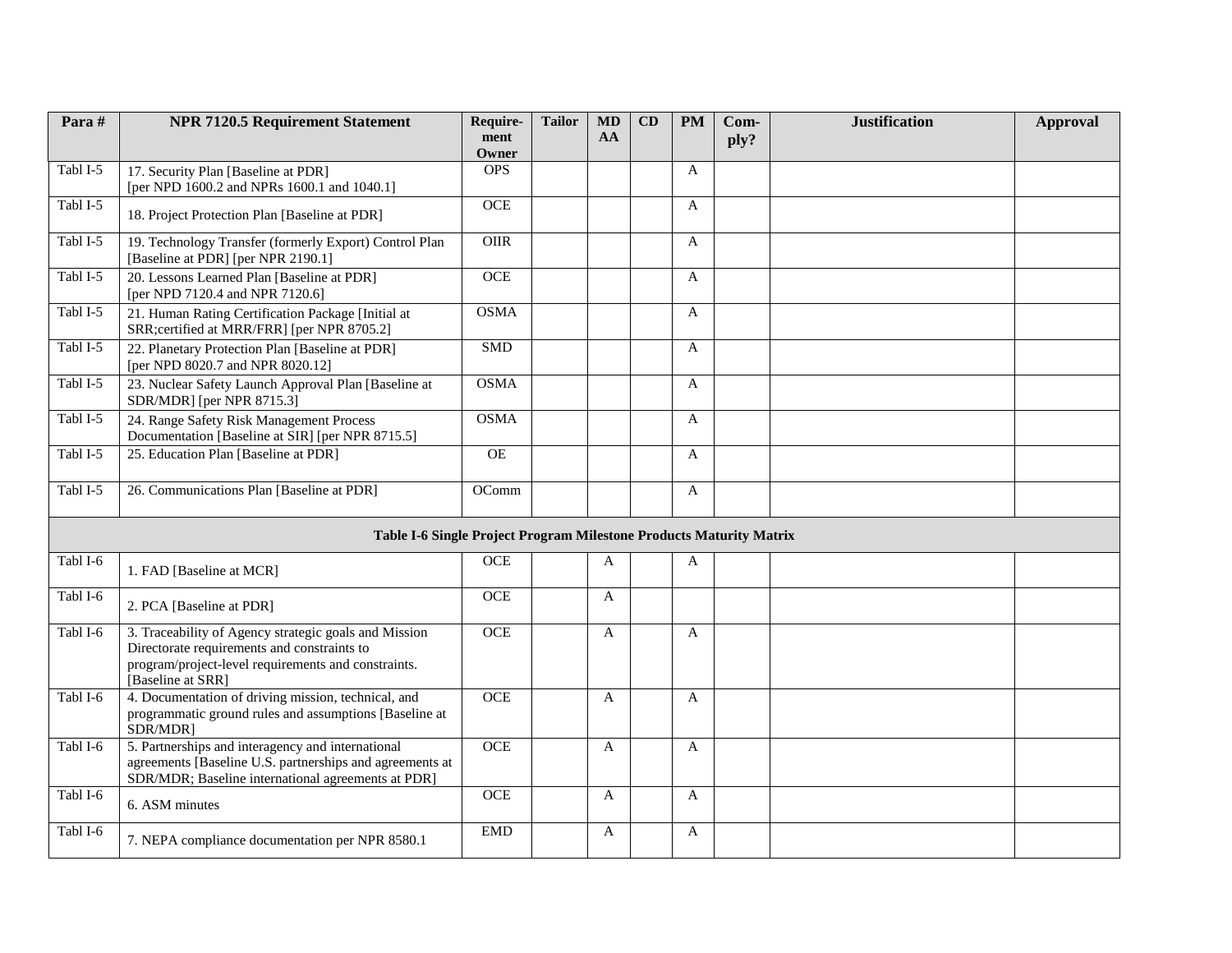| Para#    | <b>NPR 7120.5 Requirement Statement</b>                                                                                                                                        | Require-<br>ment<br>Owner | <b>Tailor</b> | <b>MD</b><br>AA | CD | <b>PM</b>    | Com-<br>ply? | <b>Justification</b> | <b>Approval</b> |
|----------|--------------------------------------------------------------------------------------------------------------------------------------------------------------------------------|---------------------------|---------------|-----------------|----|--------------|--------------|----------------------|-----------------|
| Tabl I-6 | 8. Mishap Preparedness and Contingency Plan [Baseline<br>at SMSR1                                                                                                              | <b>OSMA</b>               |               | A               |    | A            |              |                      |                 |
|          | <b>Single-Project Program Technical Products</b>                                                                                                                               |                           |               |                 |    |              |              |                      |                 |
| Tabl I-6 | 1. Concept Documentation                                                                                                                                                       | <b>OCE</b>                |               |                 |    | A            |              |                      |                 |
| Tabl I-6 | 2. Mission, Spacecraft, Ground, and Payload<br>Architectures [Baseline mission and spacecraft<br>architecture at SRR; baseline ground and payload<br>architectures at SDR/MDR] | OCE                       |               |                 |    | A            |              |                      |                 |
| Tabl I-6 | 3. Project-Level, System and Subsystem Requirements<br>[Baseline project-level and system-level requirements]<br>at SRR; baseline subsystem requirements at PDR]               | <b>OCE</b>                |               |                 |    | A            |              |                      |                 |
| Tabl I-6 | 4. Design Documentation [Baseline Preliminary Design<br>at PDR; baseline Detailed Design at CDR; baseline as-<br>built hardware and software at MRR/FRR]                       | <b>OCE</b>                |               |                 |    | A            |              |                      |                 |
| Tabl I-6 | 5. Operations Concept [Baseline at PDR]                                                                                                                                        | $OCE$                     |               |                 |    | A            |              |                      |                 |
| Tabl I-6 | 6. Technology Readiness Assessment Documentation                                                                                                                               | <b>OCE</b>                |               |                 |    | A            |              |                      |                 |
| Tabl I-6 | 7. Engineering Development Assessment Documentation                                                                                                                            | <b>OCE</b>                |               |                 |    | A            |              |                      |                 |
| Tabl I-6 | 8. Heritage Assessment Documentation                                                                                                                                           | <b>OCE</b>                |               |                 |    | A            |              |                      |                 |
| Tabl I-6 | 9. Safety Data Packages [Baseline at CDR]                                                                                                                                      | <b>OSMA</b>               |               |                 |    | A            |              |                      |                 |
| Tabl I-6 | 10. ELV Payload Safety Process Deliverables [Baseline<br>at SIR]                                                                                                               | <b>OSMA</b>               |               |                 |    | A            |              |                      |                 |
| Tabl I-6 | 11. Verification and Validation Report [Baseline at<br>MRR/FRR]                                                                                                                | <b>OCE</b>                |               |                 |    | A            |              |                      |                 |
| Tabl I-6 | 12. Operations Handbook [Baseline at ORR]                                                                                                                                      | <b>OCE</b>                |               |                 |    | A            |              |                      |                 |
| Tabl I-6 | 13. Orbital Debris Assessment Report [Final at SMSR]<br>[per NPR 8715.6]                                                                                                       | <b>OSMA</b>               |               |                 |    | A            |              |                      |                 |
| Tabl I-6 | 14. End of Mission Plans [Baseline at SMSR] [per NPR<br>8715.6/NASA-STD 8719.14, App B]                                                                                        | <b>OSMA</b>               |               |                 |    | A            |              |                      |                 |
| Tabl I-6 | 15. Mission Report                                                                                                                                                             | $OCE$                     |               |                 |    | $\mathsf{A}$ |              |                      |                 |
|          | Single-Project Program Management, Planning, and<br><b>Control Products</b>                                                                                                    |                           |               |                 |    |              |              |                      |                 |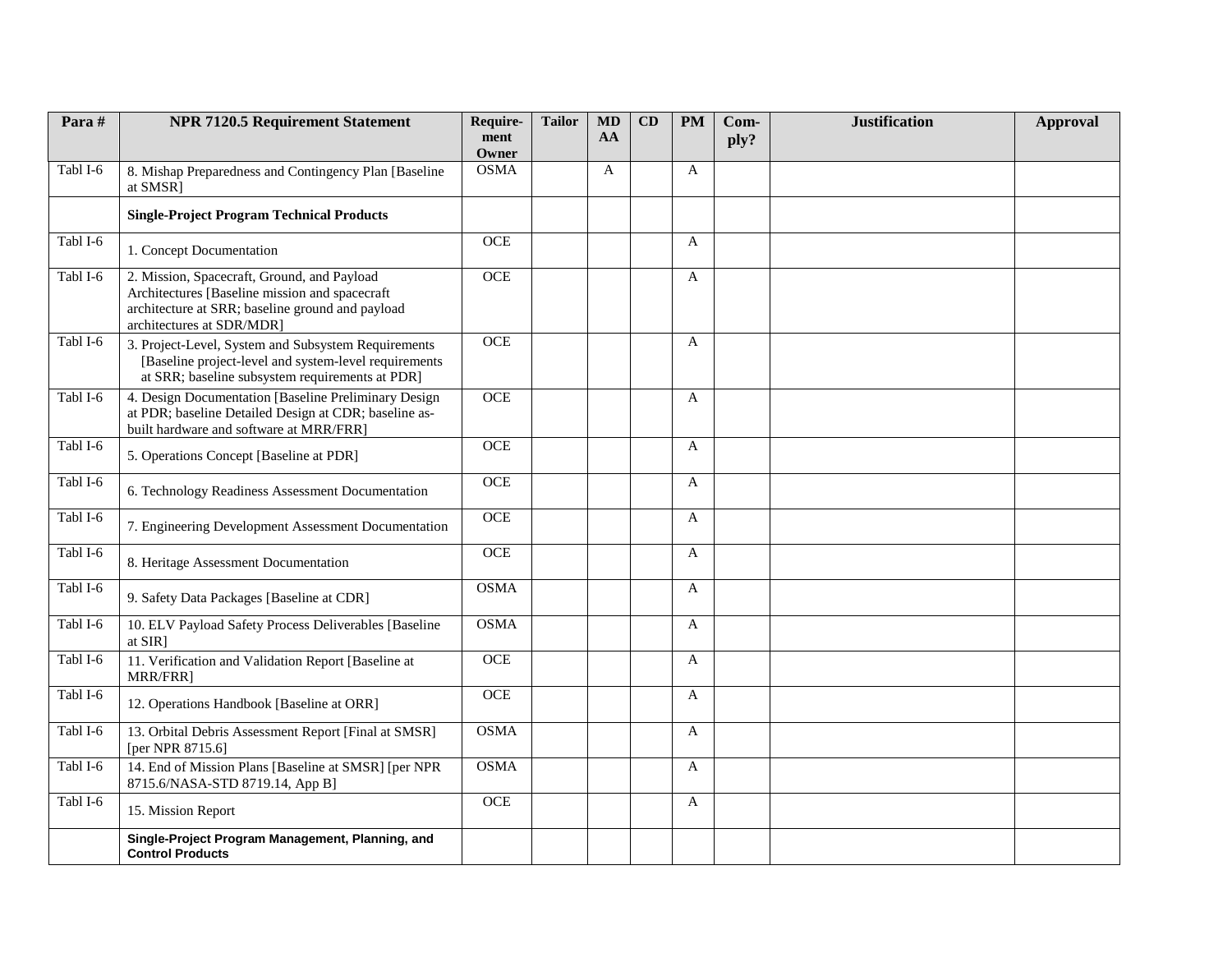| Para#    | <b>NPR 7120.5 Requirement Statement</b>                                                                                                                                                                                                                                                    | Require-                  | <b>Tailor</b> | <b>MD</b>    | CD | <b>PM</b>    | Com- | <b>Justification</b> | <b>Approval</b> |
|----------|--------------------------------------------------------------------------------------------------------------------------------------------------------------------------------------------------------------------------------------------------------------------------------------------|---------------------------|---------------|--------------|----|--------------|------|----------------------|-----------------|
|          |                                                                                                                                                                                                                                                                                            | ment<br>Owner             |               | AA           |    |              | ply? |                      |                 |
| Tabl I-6 | 1. Formulation Agreement [Baseline for Phase A at                                                                                                                                                                                                                                          | <b>OCE</b>                |               | A            | A  | A            |      |                      |                 |
|          | MCR; baseline for Phase B at SDR/MDR]                                                                                                                                                                                                                                                      |                           |               |              |    |              |      |                      |                 |
| Tabl I-6 | 2. Program Plan [Baseline at PDR]                                                                                                                                                                                                                                                          | <b>OCE</b>                |               | A            | A  | A            |      |                      |                 |
| Tabl I-6 | 3. Project Plan [Baseline at PDR]                                                                                                                                                                                                                                                          | <b>OCE</b>                |               | A            | A  | A            |      |                      |                 |
| Tabl I-6 | 4. Plans for work to be accomplished during next<br>Implementation life-cycle phase [Baseline for Phase C at<br>PDR; baseline for Phase D at SIR; baseline for Phase E at<br>MRR/FRR; baseline for Phase F at DR]                                                                          | <b>OCE</b>                |               |              |    | A            |      |                      |                 |
| Tabl I-6 | 5. Documentation of performance against Formulation<br>Agreement (see #1 above) OR against plans for work to<br>be accomplished during Implementation life-cycle phase<br>(see #3 above) including performance against baselines<br>and status/closure of formal actions from previous KDP | <b>OCE</b>                |               |              |    | A            |      |                      |                 |
| Tabl I-6 | 6. Project Baselines [Baseline at PDR]                                                                                                                                                                                                                                                     | <b>OCE</b>                |               |              |    | A            |      |                      |                 |
| Tabl I-6 | 6.a. Top technical, cost, schedule and safety risks, risk<br>mitigation plans and associated resources                                                                                                                                                                                     | <b>OCE</b>                |               |              |    | A            |      |                      |                 |
| Tabl I-6 | 6.b. Staffing requirements and plans                                                                                                                                                                                                                                                       | <b>OCE</b>                |               |              |    | A            |      |                      |                 |
| Tabl I-6 | 6.c. Infrastructure requirements and plans, business case<br>analysis for infrastructure Alternative Future Use<br>Questionnaire (NASA Form 1739) [Baseline for NF<br>1739 Section A at SDR/MDR; Baseline for NF 1739<br>Section B at PDR] [per NPR 9250.1]                                | <b>FED</b><br><b>OCFO</b> |               |              |    | $\mathbf{A}$ |      |                      |                 |
| Tabl I-6 | 6.d. Schedule [Baseline Integrated Master Schedule<br>at PDR]                                                                                                                                                                                                                              | <b>OCE</b>                |               |              |    | A            |      |                      |                 |
| Tabl I-6 | 6.e. Cost Estimate (Risk-Informed or Schedule-Adjusted<br>Depending on Phase)                                                                                                                                                                                                              | OCE                       |               |              |    | A            |      |                      |                 |
| Tabl I-6 | 6.f. Basis of Estimate (cost and schedule)                                                                                                                                                                                                                                                 | <b>OCE</b>                |               |              |    | $\mathbf{A}$ |      |                      |                 |
| Tabl I-6 | 6.g. Joint Cost and Schedule Confidence Level(s) and<br>supporting documentation [Baseline at PDR]                                                                                                                                                                                         | CAD                       | $\mathbf X$   |              |    | A            |      |                      |                 |
| Tabl I-6 | 6.h. External Cost and Schedule Commitments [Baseline<br>at PDR]                                                                                                                                                                                                                           | <b>OCE</b>                |               | $\mathbf{A}$ |    | A            |      |                      |                 |
| Tabl I-6 | 6.i. CADRe [Baseline at PDR]                                                                                                                                                                                                                                                               | CAD                       | X             |              |    | A            |      |                      |                 |
| Tabl I-6 | 7. Decommissioning/Disposal Plan [Baseline at DR]                                                                                                                                                                                                                                          | OCE                       |               |              |    | A            |      |                      |                 |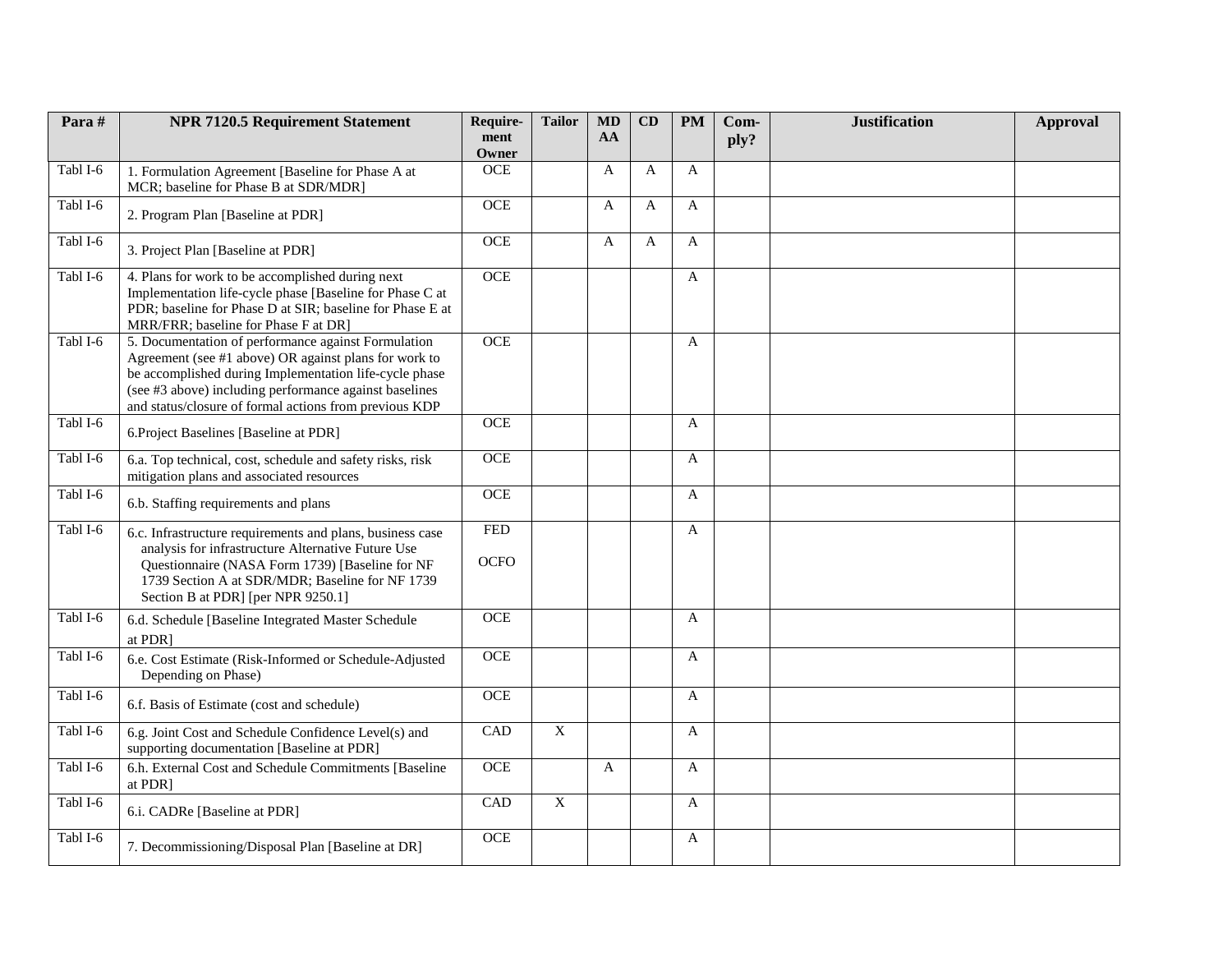| Para#                                                               | <b>NPR 7120.5 Requirement Statement</b>                                                    | Require-<br>ment<br>Owner | <b>Tailor</b> | <b>MD</b><br>AA | CD | <b>PM</b>    | Com-<br>ply? | <b>Justification</b> | <b>Approval</b> |  |  |
|---------------------------------------------------------------------|--------------------------------------------------------------------------------------------|---------------------------|---------------|-----------------|----|--------------|--------------|----------------------|-----------------|--|--|
| Table I-7 Single-Project Program Plan Control Plans Maturity Matrix |                                                                                            |                           |               |                 |    |              |              |                      |                 |  |  |
| Tabl I-7                                                            | 1. Technical, Schedule, and Cost Control Plan [Baseline<br>at SDR/MDR]                     | <b>OCE</b>                |               |                 |    | A            |              |                      |                 |  |  |
| Tabl I-7                                                            | 2. Safety and Mission Assurance Plan [Baseline at SRR]                                     | <b>OSMA</b>               |               |                 |    | A            |              |                      |                 |  |  |
| Tabl I-7                                                            | 3. Risk Management Plan [Baseline at SRR]                                                  | <b>OSMA</b>               |               |                 |    | A            |              |                      |                 |  |  |
| Tabl I-7                                                            | 4. Acquisition Plan [Baseline at SRR]                                                      | <b>OCE</b>                |               |                 |    | A            |              |                      |                 |  |  |
| Tabl I-7                                                            | 5. Technology Development Plan (may be part of<br>Formulation Agreement) [Baseline at MCR] | OCT                       |               |                 |    | A            |              |                      |                 |  |  |
| Tabl I-7                                                            | 6. Systems Engineering Management Plan [Baseline at<br>SRR]                                | <b>OCE</b>                |               |                 |    | A            |              |                      |                 |  |  |
| Tabl I-7                                                            | 7. Product Data and Life-Cycle Management Plan [Initial<br>at SDR/MDR] [per NPR 7120.9]    | <b>OCE</b>                |               |                 |    | A            |              |                      |                 |  |  |
| Tabl I-7                                                            | 8. Information Technology Plan [Baseline at SDR/MDR]                                       | <b>OCIO</b>               |               |                 |    | A            |              |                      |                 |  |  |
| Tabl I-7                                                            | 9. Software Management Plan(s) [Baseline at SDR/MDR]                                       | <b>OCE</b>                |               |                 |    | A            |              |                      |                 |  |  |
| Tabl I-7                                                            | 10. Verification and Validation Plan [Baseline at PDR]                                     | <b>OCE</b>                |               |                 |    | A            |              |                      |                 |  |  |
| Tabl I-7                                                            | 11. Review Plan [Baseline at SRR]                                                          | OCE                       |               |                 |    | A            |              |                      |                 |  |  |
| Tabl I-7                                                            | 12. Mission Operations Plan [Baseline at ORR]                                              | <b>OCE</b>                |               |                 |    | A            |              |                      |                 |  |  |
| Tabl I-7                                                            | 13. Environmental Management Plan [Baseline at<br>SDR/MDR]                                 | <b>EMD</b>                |               |                 |    | A            |              |                      |                 |  |  |
| Tabl I-7                                                            | 14. Integrated Logistics Support Plan [Baseline at PDR]                                    | <b>LMD</b>                |               |                 |    | A            |              |                      |                 |  |  |
| Tabl I-7                                                            | 15. Science Data Management Plan [Baseline at ORR]                                         | <b>SMD</b>                |               |                 |    | $\mathbf{A}$ |              |                      |                 |  |  |
| Tabl I-7                                                            | 16. Integration Plan [Baseline at PDR]                                                     | <b>OCE</b>                |               |                 |    | A            |              |                      |                 |  |  |
| Tabl I-7                                                            | 17. Threat Summary [Baseline at PDR]                                                       | OCE                       | $\mathbf X$   |                 |    | A            |              |                      |                 |  |  |
| Tabl I-7                                                            | 18. Configuration Management Plan [Baseline at SRR]                                        | <b>OCE</b>                |               |                 |    | $\mathbf{A}$ |              |                      |                 |  |  |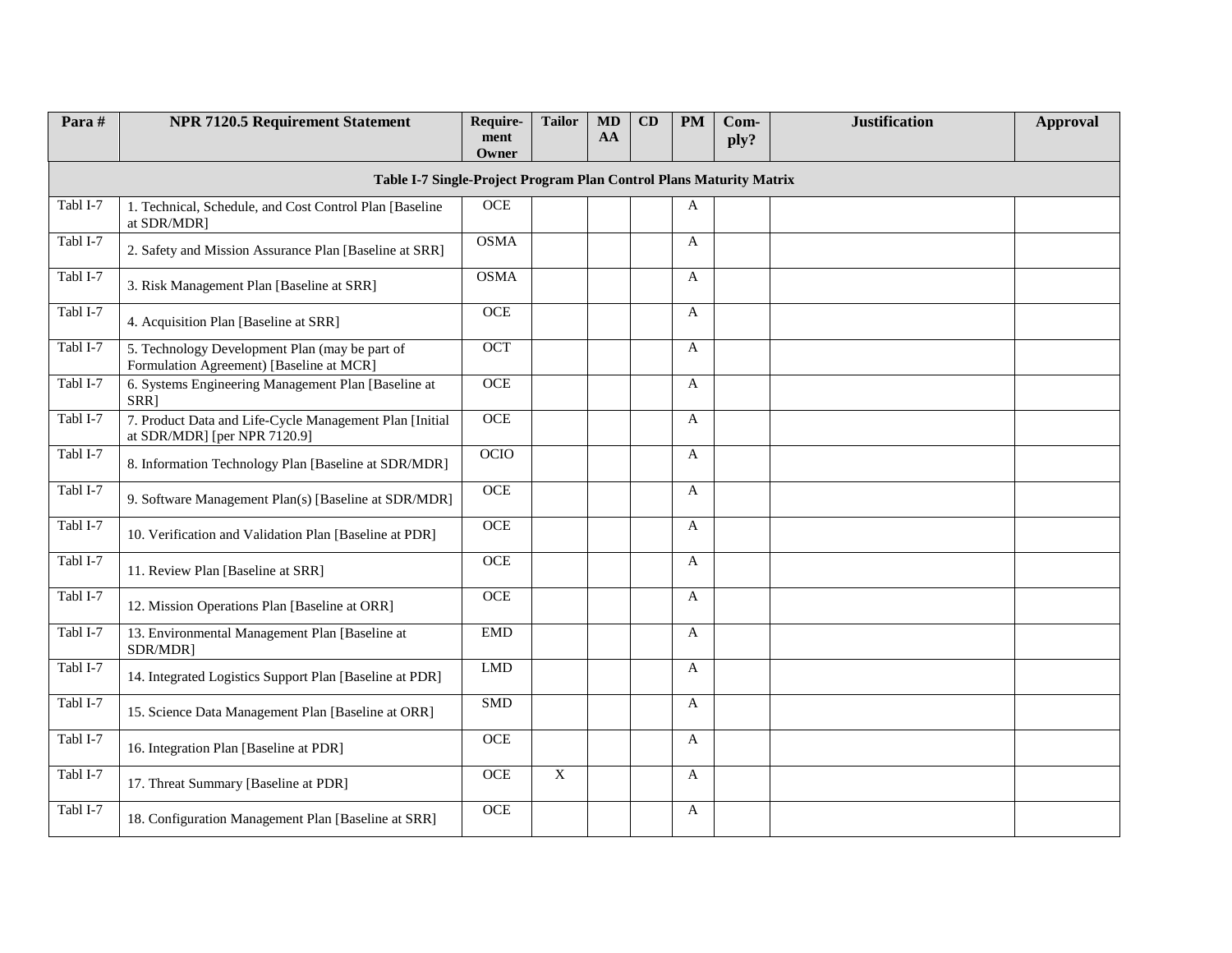| Para#    | <b>NPR 7120.5 Requirement Statement</b>                                                                                                                                                                                                                                                                                                                                                                                                                  | Require-<br>ment | <b>Tailor</b>  | <b>MD</b><br>AA | CD | <b>PM</b>    | Com-<br>ply? | <b>Justification</b> | <b>Approval</b> |
|----------|----------------------------------------------------------------------------------------------------------------------------------------------------------------------------------------------------------------------------------------------------------------------------------------------------------------------------------------------------------------------------------------------------------------------------------------------------------|------------------|----------------|-----------------|----|--------------|--------------|----------------------|-----------------|
|          |                                                                                                                                                                                                                                                                                                                                                                                                                                                          | Owner            |                |                 |    |              |              |                      |                 |
| Tabl I-7 | 19. Security Plan [Baseline at PDR]                                                                                                                                                                                                                                                                                                                                                                                                                      | <b>OPS</b>       |                |                 |    | A            |              |                      |                 |
| Tabl I-7 | 20. Project Protection Plan [Baseline at PDR]                                                                                                                                                                                                                                                                                                                                                                                                            | OCE              |                |                 |    | A            |              |                      |                 |
| Tabl I-7 | 21. Technology Transfer (formerly Export) Control Plan<br>[Baseline at PDR]                                                                                                                                                                                                                                                                                                                                                                              | <b>OIIR</b>      |                |                 |    | A            |              |                      |                 |
| Tabl I-7 | 22. Lessons Learned Plan [Baseline at PDR]                                                                                                                                                                                                                                                                                                                                                                                                               | <b>OCE</b>       |                |                 |    | A            |              |                      |                 |
| Tabl I-7 | 23. Human Rating Certification Package [Initial at SRR;<br>certified at MRR/FRR]                                                                                                                                                                                                                                                                                                                                                                         | <b>OSMA</b>      |                |                 |    | A            |              |                      |                 |
| Tabl I-7 | 24. Planetary Protection Plan [Baseline at PDR]                                                                                                                                                                                                                                                                                                                                                                                                          | <b>SMD</b>       |                |                 |    | $\mathbf{A}$ |              |                      |                 |
| Tabl I-7 | 25. Nuclear Safety Launch Approval Plan [Baseline at<br>SDR/MDR]                                                                                                                                                                                                                                                                                                                                                                                         | <b>OSMA</b>      |                |                 |    | A            |              |                      |                 |
| Tabl I-7 | 26. Range Safety Risk Management Process<br>Documentation [Baseline at SIR]                                                                                                                                                                                                                                                                                                                                                                              | <b>OSMA</b>      |                |                 |    | A            |              |                      |                 |
| Tabl I-7 | 27. Education Plan [Baseline at PDR]                                                                                                                                                                                                                                                                                                                                                                                                                     | OE               |                |                 |    | A            |              |                      |                 |
| Tabl I-7 | 28. Communications Plan [Baseline at PDR]                                                                                                                                                                                                                                                                                                                                                                                                                | OComm            |                |                 |    | A            |              |                      |                 |
| 2.2.8    | Projects in phases C and D (and programs at the<br>discretion of the MDAA) with a life-cycle cost estimated<br>to be greater than \$20 million and Phase E project<br>modifications, enhancements, or upgrades with an<br>estimated development cost greater than \$20 million shall<br>perform earned value management (EVM) with an EVM<br>system that complies with the guidelines in ANSI/EIA-<br>748, Standard for Earned Value Management Systems. | <b>OCE</b>       | $\overline{X}$ | $\mathbf{A}$    |    | A            |              |                      |                 |
| 2.2.8.1  | EVM system requirements shall be applied to appropriate<br>suppliers, in accordance with the NASA Federal<br>Acquisition Regulation (FAR) Supplement, and to in-<br>house work elements.                                                                                                                                                                                                                                                                 | $OCE$            | $\overline{X}$ |                 |    | $\mathbf{A}$ |              |                      |                 |
| 2.2.8.2  | For projects requiring EVM, Mission Directorates shall<br>conduct a pre-approval integrated baseline review as part<br>of their preparations for KDP C to ensure that the<br>project's work is properly linked with its cost, schedule,<br>and risk and that the management processes are in place<br>to conduct project-level EVM.                                                                                                                      | <b>OCE</b>       |                | $\mathbf{A}$    |    | $\mathbf{A}$ |              |                      |                 |
| 2.2.10   | Each program and project shall complete and maintain a<br>Compliance Matrix (see Appendix C) for this NPR and<br>attach it to the Formulation Agreement for projects in                                                                                                                                                                                                                                                                                  | <b>OCE</b>       | $\overline{X}$ |                 |    | A            |              |                      |                 |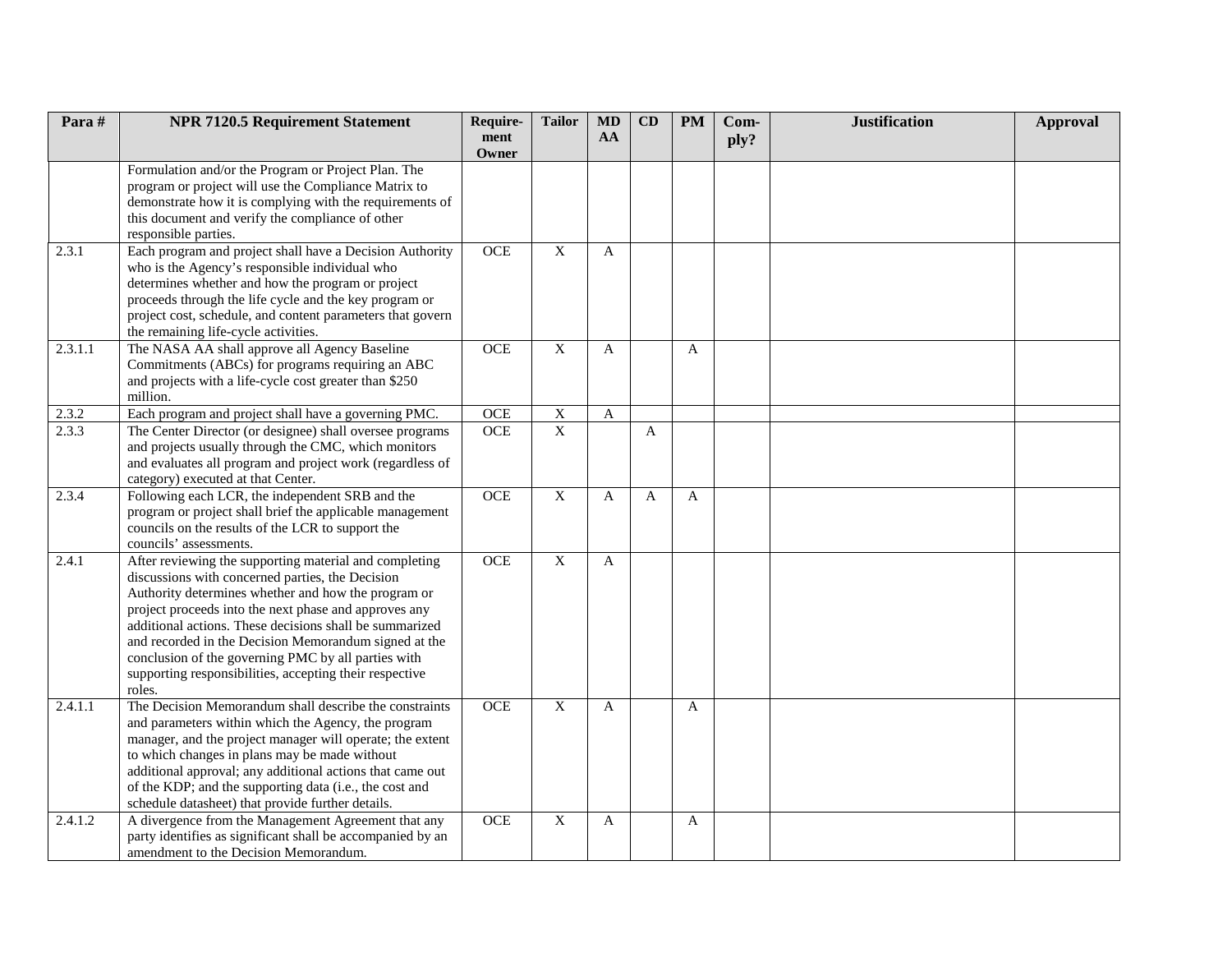| Para#   | <b>NPR 7120.5 Requirement Statement</b>                                                                           | Require-    | <b>Tailor</b>    | MD           | $\overline{\mathbf{CD}}$ | PM           | Com- | <b>Justification</b> | <b>Approval</b> |
|---------|-------------------------------------------------------------------------------------------------------------------|-------------|------------------|--------------|--------------------------|--------------|------|----------------------|-----------------|
|         |                                                                                                                   | ment        |                  | AA           |                          |              | ply? |                      |                 |
|         |                                                                                                                   | Owner       |                  |              |                          |              |      |                      |                 |
| 2.4.1.3 | During Formulation, the Decision Memorandum shall                                                                 | <b>OCE</b>  | X                | A            |                          | A            |      |                      |                 |
|         | establish a target life-cycle cost range (and schedule                                                            |             |                  |              |                          |              |      |                      |                 |
|         | range, if applicable) as well as the Management                                                                   |             |                  |              |                          |              |      |                      |                 |
|         | Agreement addressing the schedule and resources                                                                   |             |                  |              |                          |              |      |                      |                 |
|         | required to complete Formulation.                                                                                 |             |                  |              |                          |              |      |                      |                 |
| 2.4.1.5 | All projects and single-project programs shall document                                                           | OCE         | $\mathbf X$      | A            |                          | $\mathbf{A}$ |      |                      |                 |
|         | the Agency's life-cycle cost estimate and other<br>parameters in the Decision Memorandum for                      |             |                  |              |                          |              |      |                      |                 |
|         | Implementation (KDP C), and this becomes the ABC.                                                                 |             |                  |              |                          |              |      |                      |                 |
| 2.4.1.6 | Tightly coupled programs shall document their life-cycle                                                          | <b>OCE</b>  | $\overline{X}$   | $\mathbf{A}$ |                          | $\mathbf{A}$ |      |                      |                 |
|         | cost estimate, in accordance with the life-cycle scope                                                            |             |                  |              |                          |              |      |                      |                 |
|         | defined in the FAD or PCA, and other parameters in their                                                          |             |                  |              |                          |              |      |                      |                 |
|         | Decision Memorandum and ABC at KDP I.                                                                             |             |                  |              |                          |              |      |                      |                 |
| 2.4.1.7 | Programs or projects shall be rebaselined when: (1) the                                                           | <b>OFCO</b> | $\overline{X}$   | $\mathbf{A}$ |                          | $\mathbf{A}$ |      |                      |                 |
|         | estimated development cost exceeds the ABC                                                                        |             |                  |              |                          |              |      |                      |                 |
|         | development cost by 30 percent or more (for projects over                                                         |             |                  |              |                          |              |      |                      |                 |
|         | \$250 million, also that Congress has reauthorized the                                                            |             |                  |              |                          |              |      |                      |                 |
|         | project); (2) the NASA AA judges that events external to                                                          |             |                  |              |                          |              |      |                      |                 |
|         | the Agency make a rebaseline appropriate; or (3) the                                                              |             |                  |              |                          |              |      |                      |                 |
|         | NASA AA judges that the program or project scope                                                                  |             |                  |              |                          |              |      |                      |                 |
|         | defined in the ABC has been changed or the tightly                                                                |             |                  |              |                          |              |      |                      |                 |
|         | coupled program or project has been interrupted.                                                                  |             |                  |              |                          |              |      |                      |                 |
| 2.4.2   | All programs and projects develop cost estimates and                                                              | $OCE$       | $\boldsymbol{X}$ |              |                          | A            |      |                      |                 |
|         | planned schedules for the work to be performed in the                                                             |             |                  |              |                          |              |      |                      |                 |
|         | current and following life-cycle phases (see Appendix I                                                           |             |                  |              |                          |              |      |                      |                 |
|         | tables). As part of developing these estimates, the                                                               |             |                  |              |                          |              |      |                      |                 |
|         | program or project shall document the basis of estimate                                                           |             |                  |              |                          |              |      |                      |                 |
|         | (BOE) in retrievable program or project records.                                                                  |             |                  |              |                          |              |      |                      |                 |
| 2.4.3   | Tightly coupled and single-project programs (regardless                                                           | <b>CAD</b>  | $\overline{X}$   |              |                          | A            |      |                      |                 |
|         | of life-cycle cost) and projects (with an estimated life-                                                         |             |                  |              |                          |              |      |                      |                 |
|         | cycle cost greater than \$250 million) shall develop                                                              |             |                  |              |                          |              |      |                      |                 |
|         | probabilistic analyses of cost and schedule estimates to                                                          |             |                  |              |                          |              |      |                      |                 |
|         | obtain a quantitative measure of the likelihood that the<br>estimate will be met in accordance with the following |             |                  |              |                          |              |      |                      |                 |
|         | requirements.                                                                                                     |             |                  |              |                          |              |      |                      |                 |
| 2.4.3.1 | Tightly coupled and single-project programs (regardless                                                           | CAD         | $\overline{X}$   |              |                          | A            |      |                      |                 |
|         | of life-cycle cost) and projects (with an estimated life-                                                         |             |                  |              |                          |              |      |                      |                 |
|         | cycle cost greater than \$250 million) shall provide a range                                                      |             |                  |              |                          |              |      |                      |                 |
|         | of cost and a range for schedule at KDP 0/KDP B, each                                                             |             |                  |              |                          |              |      |                      |                 |
|         | range (with confidence levels identified for the low and                                                          |             |                  |              |                          |              |      |                      |                 |
|         | high values of the range) established by a probabilistic                                                          |             |                  |              |                          |              |      |                      |                 |
|         | analysis and based on identified resources and associated                                                         |             |                  |              |                          |              |      |                      |                 |
|         | uncertainties by fiscal year.                                                                                     |             |                  |              |                          |              |      |                      |                 |